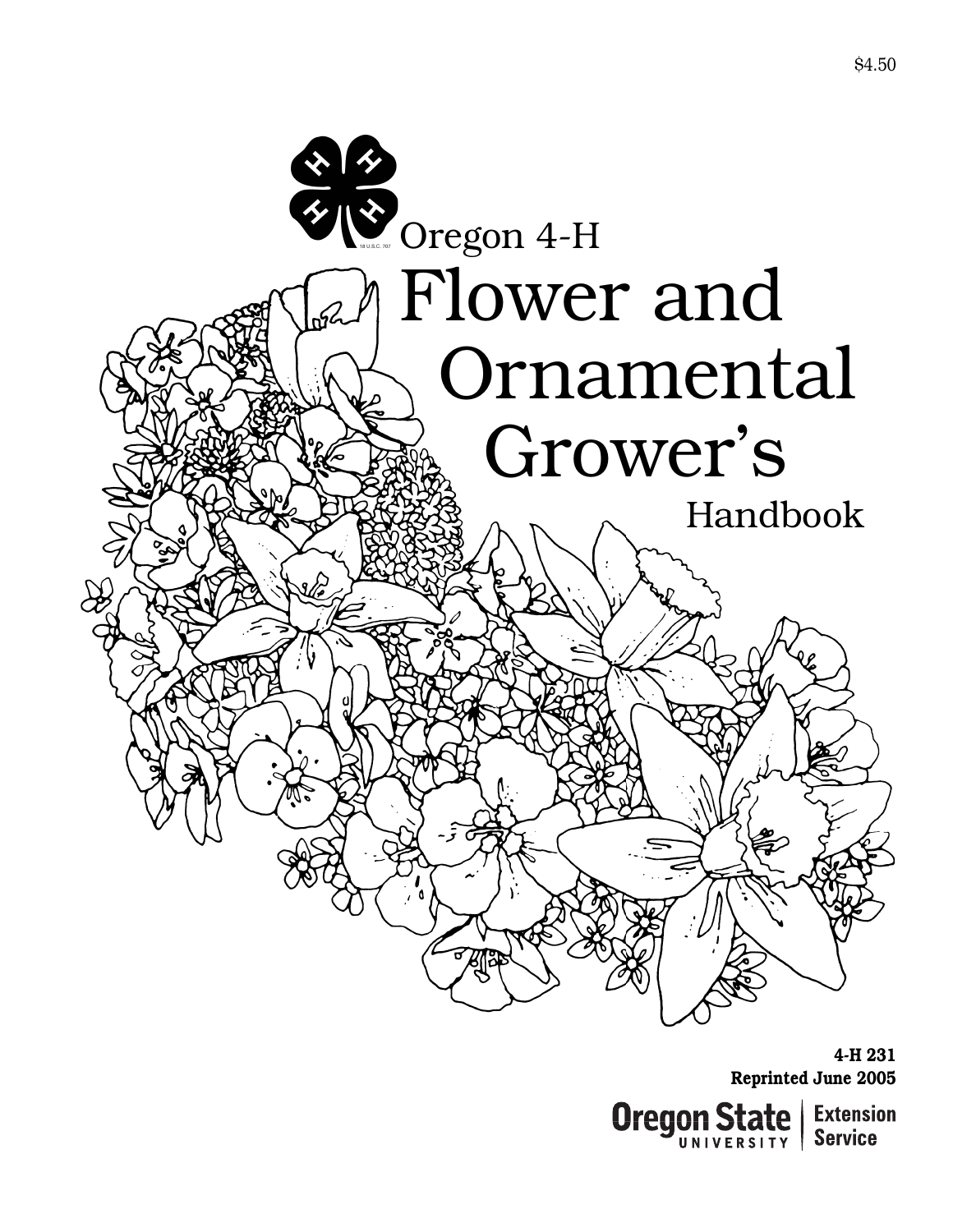# **Contents**

| Exhibiting Growing Plants and Cut Flowers  15 |  |
|-----------------------------------------------|--|
|                                               |  |

Prepared by Ernest Schaufler, Extension horticulturist, Cooperative Extension Service, Cornell University, Ithaca, New York; David G. Adams, former Extension agent, North Willamette Research and Extension Center, Oregon State University; and Duane R. Johnson, Extension specialist emeritus, 4-H youth development, Oregon State University; with the assistance of the Oregon 4-H Development Committee for Plant Science Project.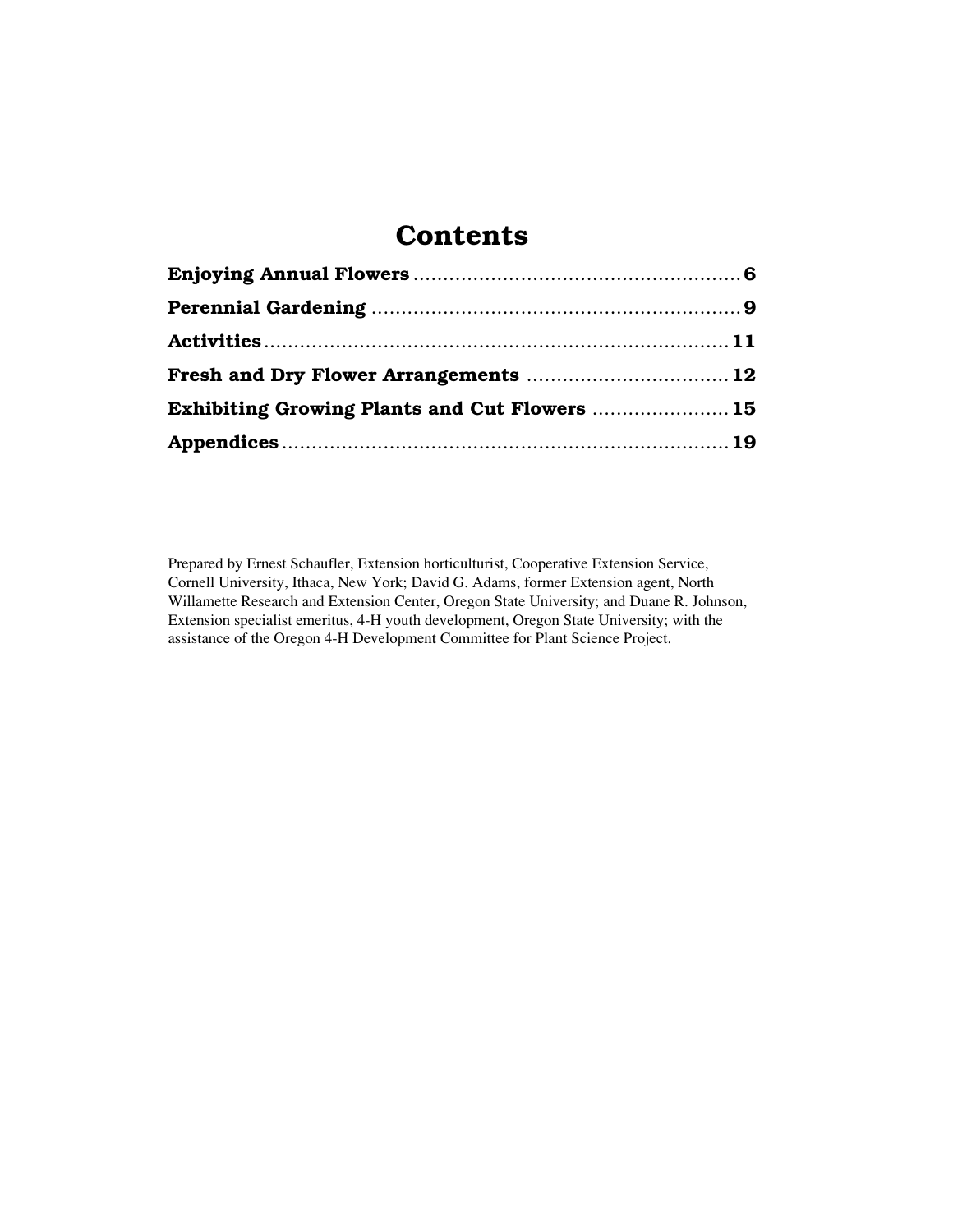# **Flower and Ornamental Grower's Handbook**

People have been growing and enjoying flowers and foliage plants for as long as history has been recorded. Once people's needs were met for a place to live and food to eat, they began to grow and use plants for their beauty, fragrance, and shade, both indoors and out.

Over the years, people have studied flowering and foliage plants, so that today we have vigorous hybrid plants with specific flowers, colors, fragrance, and disease resistance.

Horticulture includes all growing plant materials and their uses. Each of the many thousands of plants has particular growing conditions, and you should know what these are in order to grow them successfully.

This handbook will help you become acquainted with the growing and use of plants in gardens and home yard landscaping. We also will discuss how to make cut flower arrangements that you, your friends, and family can enjoy.

To be able to work with the many kinds of plants, we group them by general characteristics: annual flowers, perennial flowers, vines, shrubs, and trees.

### **Annuals**

Annual flowers live for only one growing season, or from spring until a hard frost kills them. These plants start out as a seed in the spring, grow into a plant that flowers and may set seed, and then die. Most long blooming, summer-flowering plants are annuals. Popular ones are petunias, marigolds, zinnias, calendulas, and snapdragons.

You may grow annual flowers in many areas in your yard, or in small groups along a walk. Many annuals can grow in porch boxes and moveable containers. You also may grow annuals among perennial flowers in plots for cutting, and in front of shrubs or fences. You can cut and use many annuals in flower arrangements.

#### **Perennials**

Flowers that return to bloom year after year, such as peonies, chrysanthemums, Shasta daisies, and springflowering bulbs, are perennials. The crowns and roots live for many years, but the tops die each winter. Also,

perennial flowers bloom for shorter periods than annuals.

When planning perennial gardens, choose plants with different blooming periods, such as spring, summer, or fall. You may group perennials in flower beds, flower borders along boundaries, or in front of fences, where many varieties are grown.

Spring-flowering bulbs are the earliest blooming material in the spring. These include tulips, hyacinths, daffodils, crocus, and squills. Lilies are a summerflowering perennial bulb.

#### **Lawns or turf**

One of the earth's most common ground covers is grass. We use grass for lawns to stop soil erosion, to provide a foreground for our homes, to have a ground cover easy to play on, and to keep us cool.

To work with lawns, we must know the correct grass varieties to plant, how to control weeds, how to feed or fertilize lawns, and the correct time and height of mowing. You must learn the current planting and maintenance procedures of lawn areas, and how to operate a lawn mower safely.

### **Woody ornamentals**

Vines, ground covers, shrubs, and trees that are used around buildings should have two functions:

- To serve a useful purpose
- To be enjoyable for the family

Every woody plant in a home yard must be chosen and placed so it does not become a problem. Each plant grows to a certain height. As you work with home grounds landscaping, place each plant so it will not overgrow its location in the next 10 years. We use ornamentals as shade trees, flowering trees, screens or barriers, hedges, flowering shrubs, plantings to tie down our home, or windbreaks.

Once woody plants are established in your home yard plantings, you will have to care for them by pruning, watering, and controlling insects. The more you learn about each plant, the easier it is to have a carefree home yard.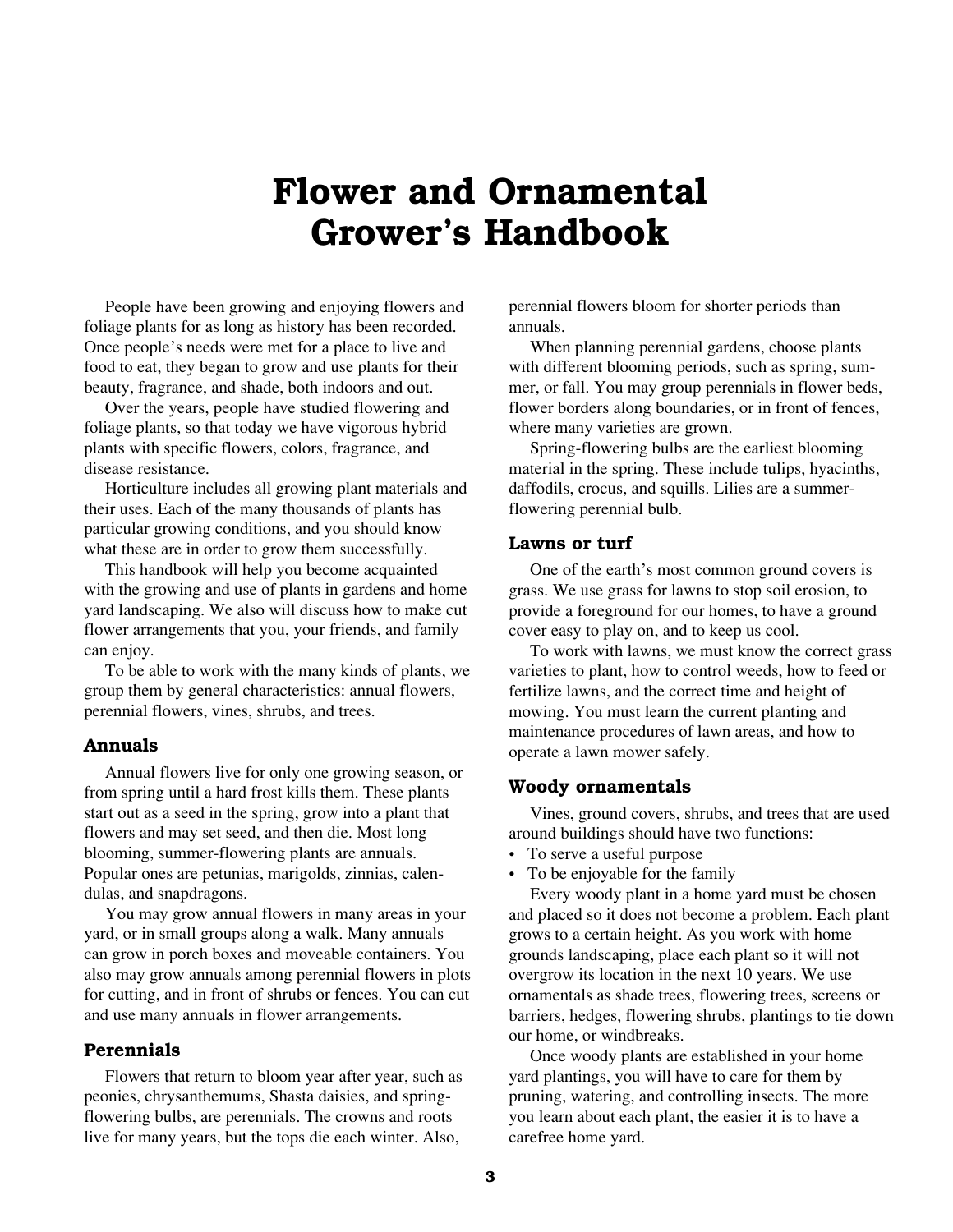### **Requirements**

There are no strict requirements for ornamental gardening work. At the beginning of the 4-H year, talk with your leader about what you wish to learn and what you plan to do. Write down your goals or what you want to accomplish. Many suggestions follow.

The 4-H plan is that you will become involved in new experiences as you work in your project area each year. Repetition is not good 4-H work, nor does it allow you to grow as a person.

As a Junior you will be doing simple demonstrations and learning about your area of interest (annual flowers, perennial flowers, home landscaping, lawns, or flower arranging). When you're an Intermediate, you will learn why you do certain practices. As a Senior, you will be

involved in Junior leadership in your area, teaching what you have learned, participating in community service activities, and exploring careers in this area.

As a 4-H'er you may become involved in exhibiting, horticulture contests, county and state fair activities, participating in Summer Week, and other 4-H functions for older members.

Some objectives of flower and ornamental projects are:

- To help you develop an appreciation of how much we humans need horticultural knowledge in everyday life
- To discover the laws of nature, and the interrelationship of animals and plants
- To learn to use plants to one's advantage
- To know and grow with plants

### **Annuals and Perennials Junior (4th, 5th, 6th grades)**

### *Things to learn*

- 1. Factors of outdoor plant growth.
- 2. All plants grow to a certain mature size.
- 3. Annual plants grow only one season.
- 4. Perennial plants grow for many years.
- 5. What are "dwarf" plants?
- 6. What are bulbs, tubers, and corms?
- 7. Gladiolus grow from corms.
- 8. How do you select good bedding plants?
- 9. The difference between a stem tuber and a root tuber, and how it affects the way they are divided.

### *Things to do*

- 1. Draw the life-cycle of an annual plant.
- 2. Make a picture collection of 10 annual flowers that grow in your neighborhood.
- 3. Plant five different annuals outdoors from seed or started plants, and take care of them for the entire season.
- 4. Make a list of all the different uses of annual flowers you see.
- 5. Make a picture collection of 10 different perennial flowers that grow in your neighborhood.
- 6. Make a picture collection of five bulbs, tubers, and corms that grow in your area.
- 7. Look up and list "dwarf" flower varieties from seed catalogs.
- 8. Cut open a bulb and name the parts in a demonstration.
- 9. Order two seed catalogs, and write down descriptions of annual, perennial, biennial, bulb, tuber, and corm.
- 10. Grow annual plants from a "pre-seeded" or "pre-planted" container.
- 11. Plant 12 gladiolus corms, and keep a record of planting date, first shoot, first bloom, uses, and exhibition record.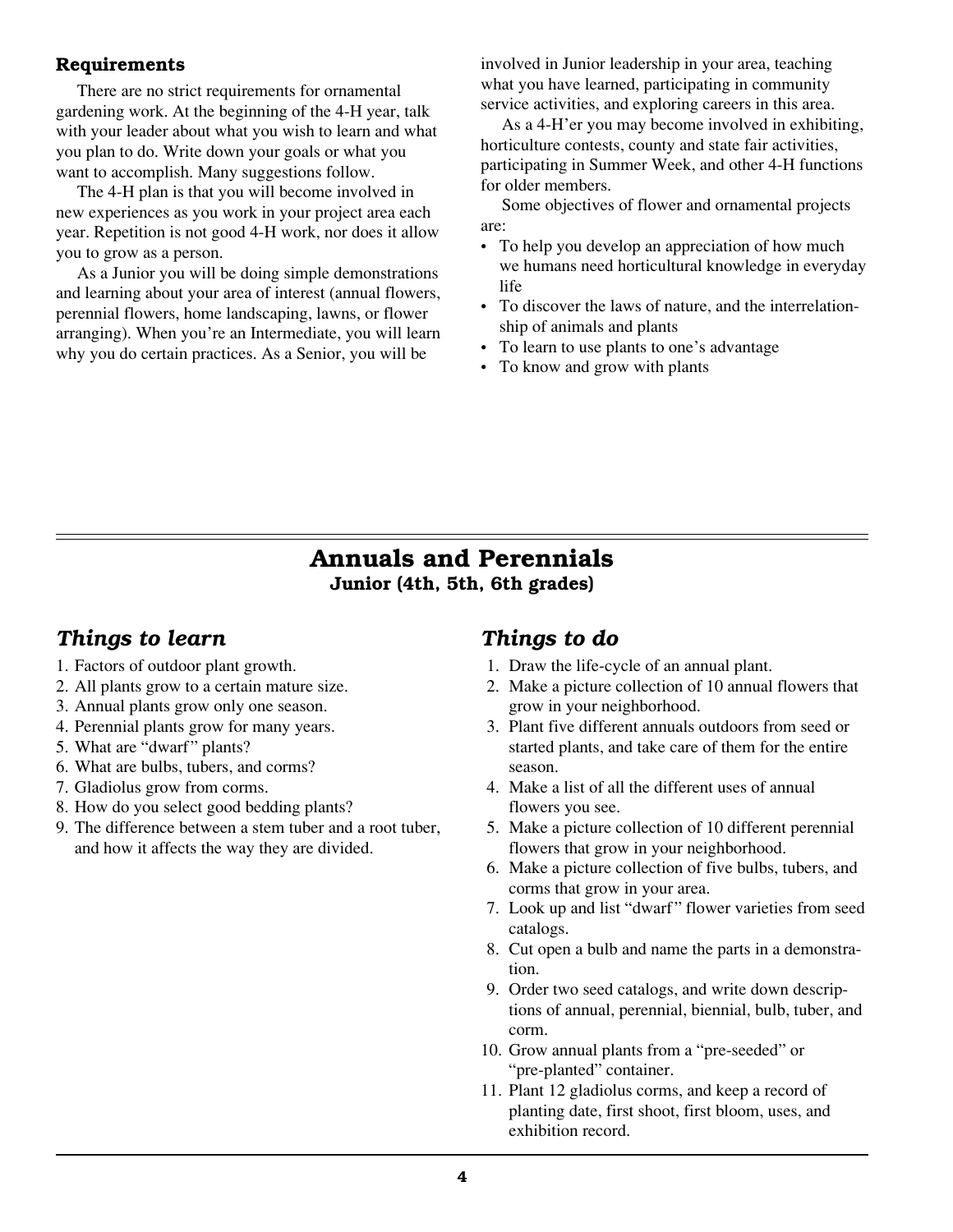### **Annuals and Perennials Intermediate (7th, 8th, 9th grades)**

### *Things to learn*

- 1. How do light, fertilizer, and water affect plant growth?
- 2. Perennial flowers bloom at different times of the growing season.
- 3. Certain annuals and perennials are chosen for certain locations: shade, dry, or wet.
- 4. How to propagate certain annuals and perennials by cuttings and divisions.
- 5. How are fertilizers used with growing plants?
- 6. What are weeds?
- 7. What insect and disease problems do specific plants have?

### *Things to do*

- 1. Grow an annual flower garden of eight different kinds of annuals.
- 2. Exhibit annual and/or perennial cut flowers.
- 3. Plant 50 gladiolus corms, and keep a record of care and use.
- 4. Draw a plan for an annual flower border 20 feet long by 4 feet wide.
- 5. Draw a plan for a perennial flower border 10 feet long by 5 feet wide.
- 6. Demonstrate how to divide a large day-lily clump, iris, or Shasta daisy.
- 7. Visit private and public annual and perennial plantings, and list why certain plants are used.
- 8. Keep a record of time and length of bloom of various perennials in a specific garden.
- 9. Demonstrate safe use of garden tools.
- 10. Collect, press, name, and mount 10 different weeds.
- 11. Build an outdoor cold frame, and write a report on its use during the 4-H year.

### **Annuals and Perennials Senior (10th, 11th, 12th grades)**

### *Things to learn*

- 1. How to grow quality seedlings of annuals and perennials.
- 2. Design factor of perennial gardens.
- 3. Some annuals and perennials have many varieties.
- 4. What are all-American selections?
- 5. How are gladiolus grown commercially?
- 6. Low-maintenance methods for annual and perennial gardens.
- 7. Growth factors vary for different varieties of plants.
- 8. Nutrient deficiency symptoms in different plants.
- 9. Insect and disease problems are specific to plant varieties (see entomology and plant pathology).

### *Things to do*

- 1. Plant a hobby garden of 10 different varieties of 1 annual flower.
- 2. Plant a hobby garden of eight different varieties of one perennial flower.
- 3. Design and plant a perennial flower bed 20 feet long by 5 feet wide for all-season bloom (include bulbs and related shrubs).
- 4. Grow four different perennials from seed.
- 5. Visit annual flower garden trials.
- 6. Set up an indoor lighting system to grow seedlings under lights, or in a small greenhouse.
- 7. Visit commercial bedding-plant growing operations.
- 8. Make a list of former perennials now grown as annuals.
- 9. Set up a roadside stand to sell cut flowers.
- 10. Plant 500 or more glad corms, and keep an expense and sales record.
- 11. Visit a commercial gladiolus growing operation.
- 12. Visit horticultural career days at a local college or university.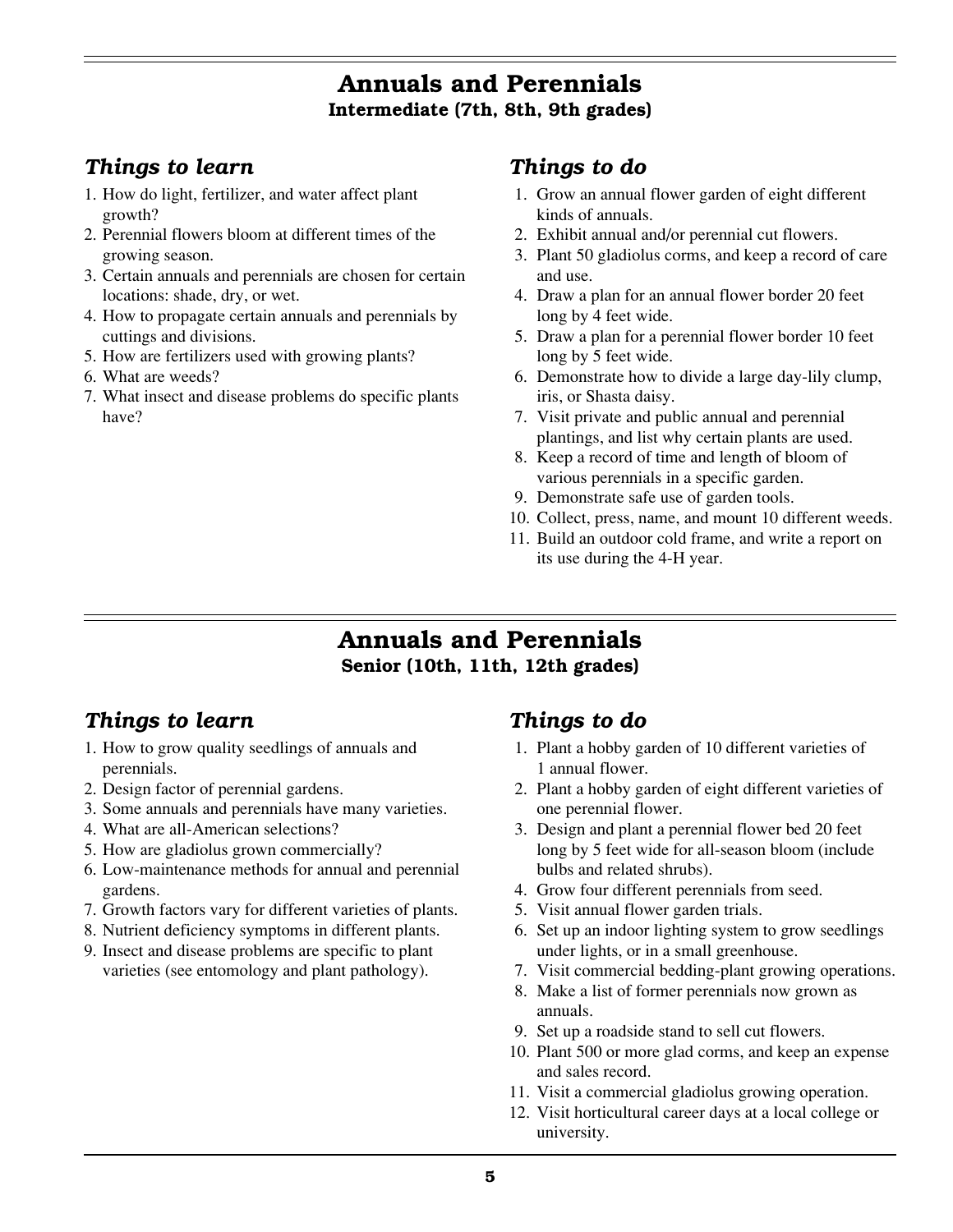### **Enjoying Annual Flowers**

Some of the most popular garden flowers are those that live for only 1 year. Many varieties of annuals are colorful and easy to grow, and they can be used in many different areas around your home.

You may plant annuals along driveways, walks, terraces, and fences, or in front of permanent foundation plantings. They add color to your garden if you plant them among perennial flowers and spring-flowering bulbs, or in rock gardens. You can use annual flowers indoors in fresh and dried arrangements, and in corsages.

The most common annuals are zinnia, marigold, petunia, and ageratum. Others which are easy to grow are sweet alyssum, cornflower, aster, portulaca, calendula, and cosmos.

### **Outdoor gardening**

**Planning your garden.** To choose the kinds of plants you want for your garden, study the color pictures and descriptions in annual flower seed catalogs. Different varieties of annuals can vary greatly in height and color. Low-growing varieties of zinnias, for example, are only 4 to 6 inches tall. Other varieties grow up to 5 feet in height. The flowers vary in size from 1 to 8 inches across.

Make a plan on paper to show where you will plant each variety. Put the tallest plants at the back, the next tallest in front of these, and so on, with the lowest at the front edge. Study the color of each flower you select, and place the plants so the colors will look well together.

If all your annuals are to be in one location, choose an unshaded corner of your lawn or the south side of your home. Most annuals need full sun for the best growth. If you have more than one garden area, try different combinations of plants for height and color, but don't raise too many flowers the first year.

**Buying seed.** Be sure to buy seed that has been packed recently. Old seed may have lost vitality, will germinate slowly, and may produce poor seedlings. Look for new varieties listed as  $F_1$  hybrids, which are superior to the usual inbred varieties. Keep all seed cool and dry until you're ready to plant.

|                                                   | 5- to 6-foot fence or shrub hedge                    |                                     |                          |
|---------------------------------------------------|------------------------------------------------------|-------------------------------------|--------------------------|
| Cosmos 36<br>Pink                                 | Bachelor's<br><b>Buttons</b><br>$30^{\circ}$<br>Blue | 83<br>Spider-<br>flowers<br>Pink 36 | Cosmos 36<br>White       |
| Larkspur<br>Snapdragons'<br>White 24"<br>White 24 | Snapdragons<br><b>Pink 24</b>                        |                                     | Larkspur<br>Blue<br>24   |
| Verbena<br>Petunias<br>Pink 12<br>Blue 12         | Petunias<br>White 12"                                | Verbena<br>Blue 12                  | Petunias<br>Pink 12      |
| Sweet Alyssum<br>White<br>81                      | Ageratum<br>Blue 8                                   |                                     | Sweet Alvssum<br>White 8 |
|                                                   |                                                      |                                     |                          |

*Plans for a large flower border. Plans for two sunny corners.*

**Preparing the soil.** Thoroughly prepare your outdoor annual flower area. It's better to grow a small bed of flowers in well-prepared soil than to try to grow many flowers in a large, poorly prepared area.

In the fall, work the areas to be used for your garden. Prepare the planting area by rototilling or spading as deep as you can—to a depth of 8 inches if possible. Remove all trash, large stones, roots, and other troublesome materials. Spread 1 to 2 inches of organic matter over the area—peat moss, compost, sawdust, cocoa hull, or any such material that is readily available. Mix these materials with the soil by spading or rototilling. During the winter, this organic material will decompose and improve the soil.

In the spring, wait until the ground has dried enough to work without it sticking to your tools, and then spread plant food or nutrients over the area. Use 2 pounds of 5-10-5 or 5-10-10 fertilizer for each 100 square feet. A pint jar is a handy measure—it holds 1 pound of these fertilizers. Dig or rototill these nutrients into the soil. Rake 2 more pounds of fertilizer into the soil surface for each 100 square feet.

You're now ready to seed or set transplants into your annual flower garden.

**Seeding.** Annuals that can be seeded outdoors as soon as the soil is workable are baby's breath, bachelor's button (cornflower), gaillardia, globe amaranth, annual phlox, poppy, salpiglossis, spider flower, stock, strawflower, sweet alyssum, and sweet pea.

Wait until frost danger is past before seeding other annuals outdoors, or setting out started plants. Record the date of seeding or planting and the variety name on your record sheet.

Some annuals have very tiny seeds—over 20,000 in 1 ounce. If you're growing an annual flower garden for

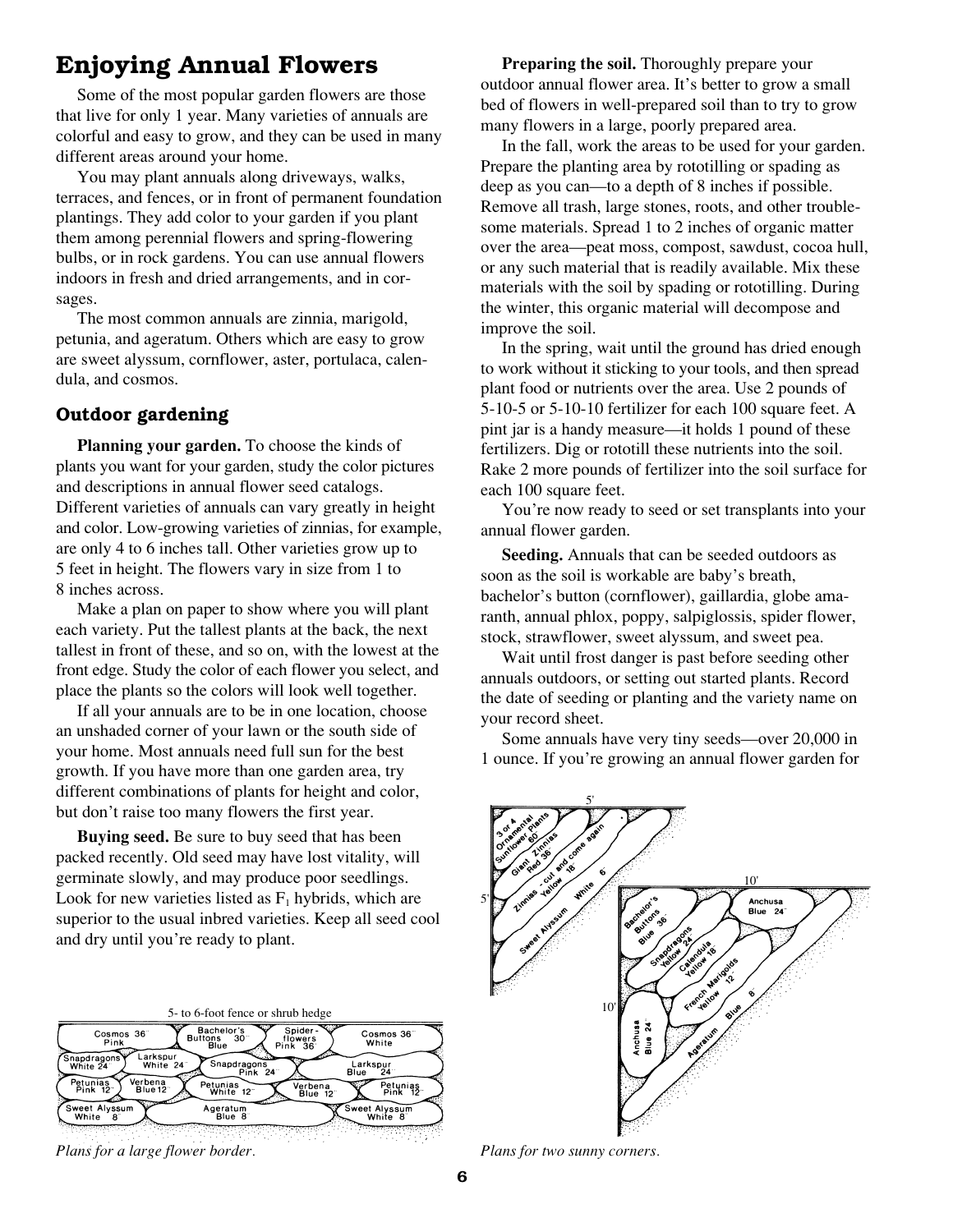the first time, select large-seeded annuals (e.g., zinnia, marigold), or use started plants.

Make an inch-deep furrow in the soil and fill the furrow with vermiculite. The vermiculite will prevent the soil from caking and keeping out water. Moisten the vermiculite using a fine spray from the garden hose or watering can. Make a small furrow in the vermiculite and place the seeds into this furrow, trying to space them as directed on the packet. Cover the seed with  $\frac{1}{4}$  to  $\frac{1}{2}$  inch of vermiculite from the furrow edges.

You need not transplant any of the plants listed below. Sow the seed where the plants are to bloom. Those with asterisks (\*) produce good flowers for cutting.



*Seedling with one set of true leaves.*

|                      | Height            |                          |                               |
|----------------------|-------------------|--------------------------|-------------------------------|
| Common name          | (inches)          | Color.                   | Time to sow                   |
| Sweet alyssum        | $4 \text{ to } 6$ | White, violet, pink      | When the ground can be worked |
| California poppy     | 12                | Orange, yellow           | When the ground can be worked |
| *Annual candytuft    | 12                | Crimson, lavender, white | When the ground can be worked |
| Forget-me-not        | 18                | Blue                     | When the ground can be worked |
| *Annual phlox        | 12                | Red, white, lilac        | When the ground can be worked |
| Ornamental sunflower | 60                | Yellow                   | After the last spring frost   |

#### *Seed outdoors but don't transplant*

**Thinning and transplanting.** All plants need growing room to be healthy and to support large blooms. When your annual plants have developed two true leaves (see drawing), they must be thinned to the recommended spacing in order to receive enough light, water, and nutrients to develop fully. If you plant your seeds in vermiculite-filled furrows, you easily can transplant the extra seedlings.

**Spacing and supporting.** The correct spacing and supporting of flowers you will learn with experience. Flowers that grow more than 18 inches tall usually should be supported. Chrysanthemums, snapdragons, and gladiolus need staking, particularly if your garden is in a windy area.

**Watering.** There may not be enough rainfall to keep your plants growing as fast as they can. The best way to water the soil is to use a soaker hose. The water seeps into the soil without waste, and does not wet foliage or compact the soil like a sprinkler does. Don't water with a hand-held nozzle on the garden hose.

**Mulching.** Mulches are materials used to cover the soil between rows and among plants. Mulches of organic materials keep the soil surface from crusting, prevent weeds from growing, reduce moisture evaporation from the soil, and add organic matter to the soil.

Lawn clippings are a good mulch for annuals. Check with gardeners near you for other possible organic mulches. Sheet plastic and aluminum foil can also be used as mulches, but are not as attractive.

**Cultivating.** After your plants have been thinned and transplanted, work the soil only enough to break up the crust. Shallow cultivation with a push-type hand cultivator or a sharp hoe is all that is necessary. A hand hoe with a triangular blade is easy to use among plants.

**Removing old flowers.** Annual flowers will grow more vigorously if you remove mature flowers and forming seed pods. This is most important on ageratum, calendula, cosmos, marigold, rudbeckia, scabiosa, snaps, and zinnia.

### **Starting plants indoors**

Plants you start in your home seldom are as satisfactory as those you purchase from growers. Home-grown plants seldom grow as well or bloom as abundantly as those seeded or planted directly in the garden. Homestarted seedlings are frequently attacked by a fungus disease called damping-off; also, favorable light, temperature, and humidity often are not available in the home.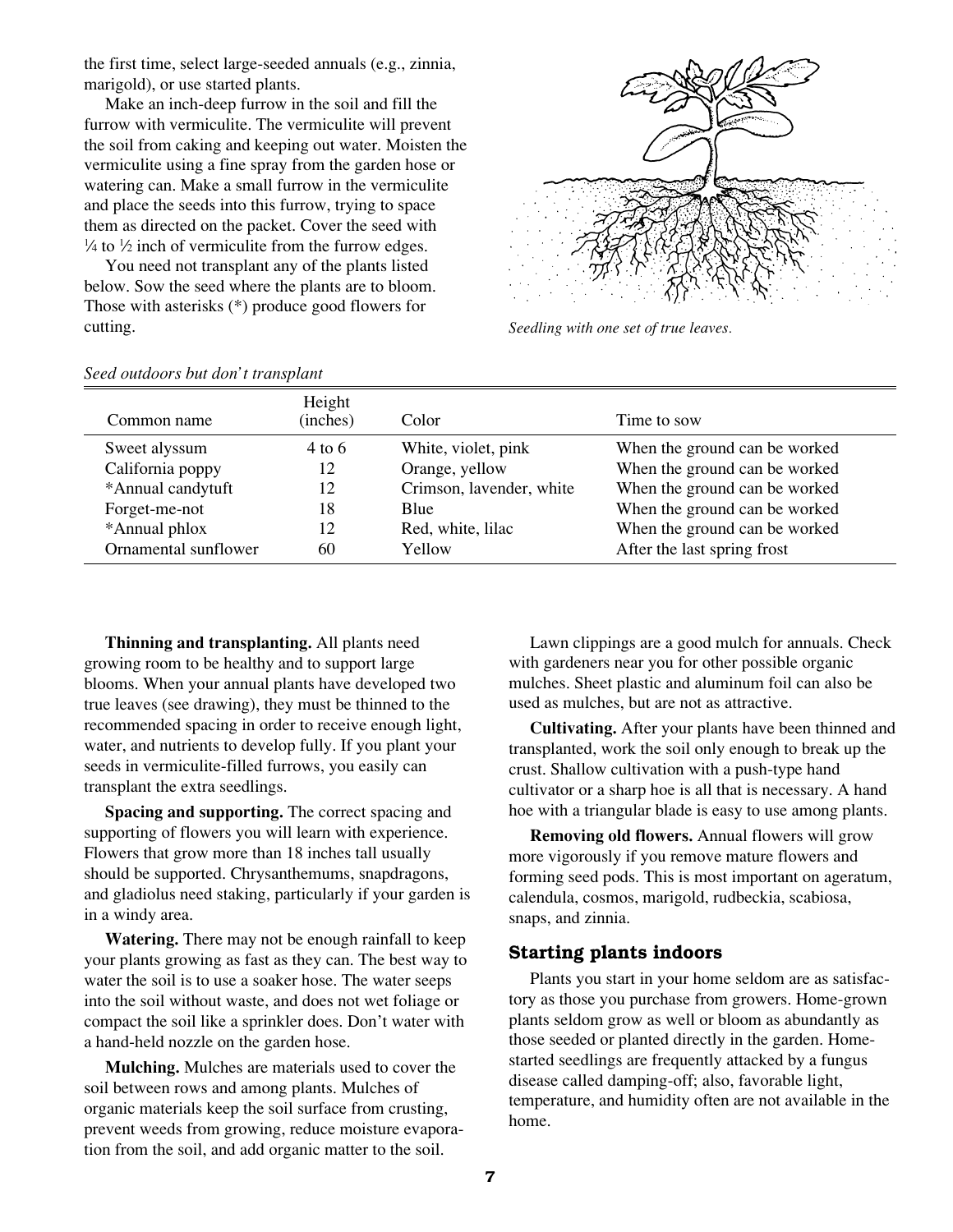*Cold frames.*



Try starting some plants from seeds, because the experience will teach you about how plants grow.

**Growing media.** The material in which you sow the seed is the growing medium. A sterile, prepared soilless mix is best, since it has no weed seed or disease organisms in it. Commercial mixes are one-half organic matter, such as shredded sphagnum peat moss, and one-half vermiculite or perlite. Avoid mixes which are very fine, or of "black dirt."

Soilless mixes are hard to moisten, and are very dusty in the dry state. Fill a plastic bread wrapper about half full of mix, and pour in up to a quart of water. Gently knead the wrapper. It may take 5 to 10 minutes to wet the mix. Leave it in the wrapper until you're ready to use it.

**Containers for starting plants.** Fiberboard, plastic, styrofoam, wooden flats, and clay pots are available for seeding containers. If you use aluminum cans, punch holes in the bottom for drainage. You should clean any container before you use it.

**Time of seeding.** You'll need to start most annual flower and vegetable seeds 6 to 8 weeks before they can be placed outdoors. Check with local gardeners to learn what kinds of flower seed they start indoors.

**Seeding.** Fill your container level with soilless mix. Then shake the full container until the mix is slightly below the top. *Never pack or press down soilless mix!* Sprinkle seeds thinly on the surface. Don't cover tiny seeds, such as petunias and snapdragons. Larger seeds get just a light covering of the mix.

If you think your seeded container is dry, water it by setting the container in 2 inches of water in the sink, and letting the water soak in. Drain the container after watering for  $\frac{1}{2}$  hour. Slip the seeded container into a plastic bag and close tightly.

Set the container in a warm (70 to 75°F) place, out of direct sunlight. Depending on the kind of seed, it will take from 3 to 15 days for the seeds to germinate and show green sprouts. When the sprouts appear, remove

the plastic bag and set the plant in a very bright and sunny window. Seedlings need a large amount of sunlight. You'll want to water frequently once you place the seedlings in the sunny window.

**Cold frames.** Early spring is a good time to make a cold frame. You use these frames to plant seeds outdoors several weeks earlier than you normally can.

A cold frame is a tiny greenhouse without heat. It is a lean-to roof made of glass or plastic sloped to take advantage of spring sunshine. You can open and close the roof to control temperature. A cold frame has no bottom and sits on the ground. With just a little help, you can make your own cold frame. The diagrams above will help you construct a cold frame.

You'll probably put flats or peat pots in your cold frame. Flats are shallow wooden or plastic boxes. You can use shallow boxes as flats or make your own. Don't forget to make drainage holes in the bottom. Peat pots are tiny flower pots made of peat moss. You can plant seeds in them and then plant the pot in your garden.

**Transplanting.** Transplant or separate the seedlings when one to two sets of true leaves appear. The first two leaves are cotyledons. The second set of leaves are the "true" leaves, and all the other leaves will look like these. Set transplants at least 2 inches by 2 inches apart, or into separate containers at least 4 inches in diameter.

**Hardening off.** Transplants must be hardened off before you set them into their final garden location. You can do this by setting the plants outdoors during the day for a week before setting them in the garden. Be sure to move them indoors if a frost is predicted.

**Using fluorescent lights.** To germinate and grow seedlings under artificial light, use a fixture that holds at least four and up to eight tubes closely spaced. Temperature should run 65 to 70°F, and lights should be on 16 to 18 hours a day. Immediately after sowing the seed, place the seed pan, flat, or other container so the surface of the germinating medium is 6 inches below the tubes. Seedling foliage should be about 4 inches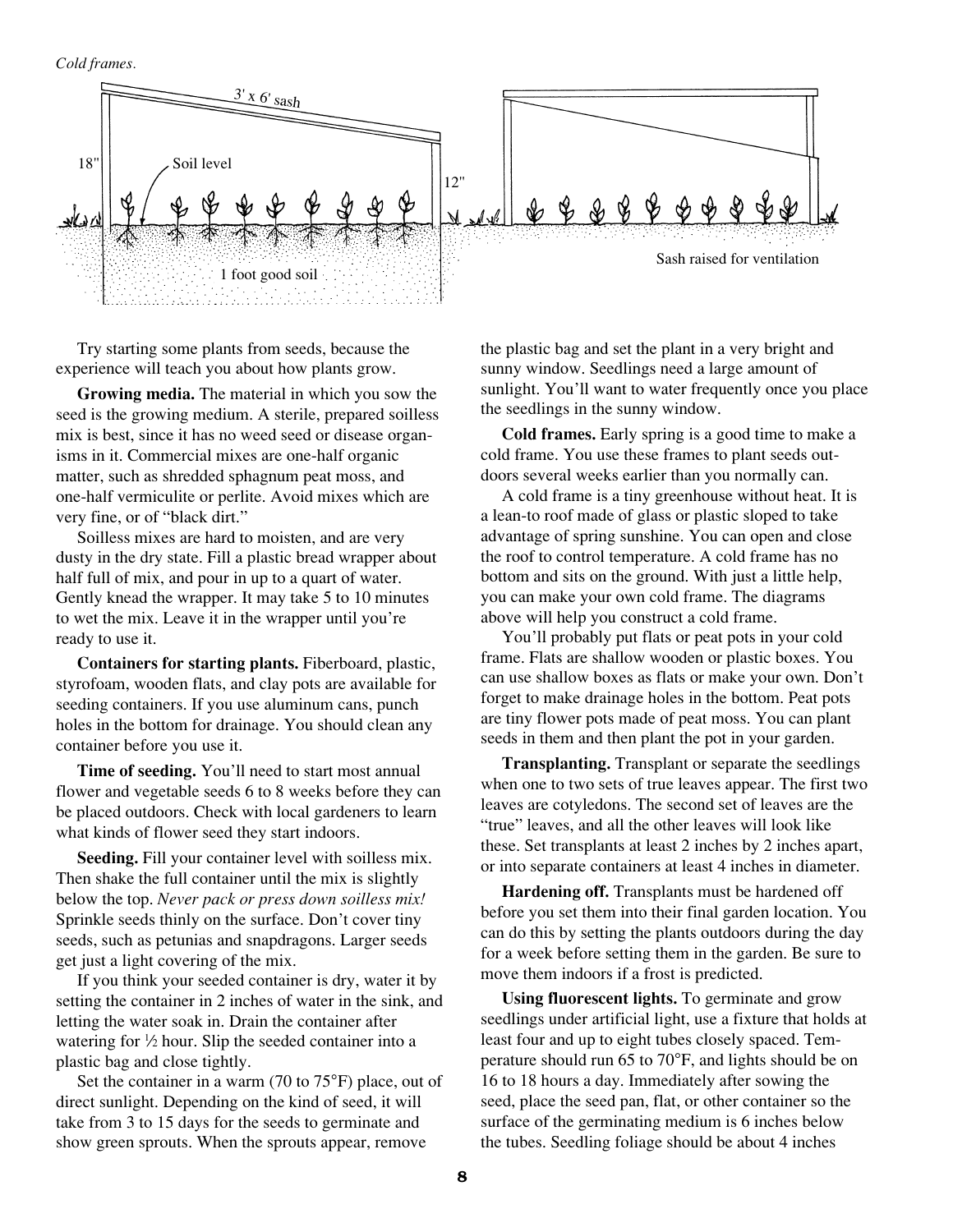below the tubes. Check seedlings daily, as germination is very rapid under such a setup.

### **Insects and diseases**

Insects and diseases can cause damage. If watering is done properly and insects are controlled, diseases generally are not much of a problem. Some of the worst diseases are transmitted from one plant to another by a small insect called a leafhopper. Aphids also transmit disease.

Slugs also are a problem in many gardens. Slugs like flowers and can ruin blooms just by crawling over them. You may use slug baits in flower gardens, but don't use baits in vegetable gardens. You might control slugs by placing wet cardboard throughout the garden in the evening. The following morning you'll find that slugs have crawled under them to hide from the sun and heat. You then can uncover and dispose of them.

### **Perennial Gardening**

Many of our favorite flowers are perennials—plants whose roots live in the soil from year to year, though the stems die every winter. Iris, peonies, and delphiniums belong to this group.

Once planted, perennials need little care and bloom year after year. They add color to border plantings, and also provide many cut flowers.

#### **Where to grow perennials**

Of the many types of perennials, you usually can find one or more that will grow wherever there is good soil. Certain perennials do well in shade, while others must have sun all day. Most perennials must have a half day of sunlight. Too much wind is hard on any flower, so plant your perennials in rather protected places. Good backgrounds for perennials are a shrub border, a hedge, or a green fence. They look well along a lawn edge, in front of shrubbery, or in a strip between the boundary line and the driveway.

### **Planning a perennial border**

To prevent disappointment and confusion, and to assure a pleasing perennial border, draw a plan of your border. Use a scale of 1 inch for each 2 feet of border, or 1 inch for each 1 foot of garden. If your border is 20 feet long and 5 feet wide, the plan will fit on a piece of paper a little longer than 10 inches by  $2\frac{1}{2}$  inches wide, or 20 inches by 5 inches, depending on the scale you use.

A flower border with a slightly curved front edge is more pleasing to the eye than one with a straight edge. Place the plants in groups rather than in straight rows;

plant the taller-growing perennials at the back of the border where they will not shade the shorter ones.

Select varieties that bloom at different times, so you will have flowers in bloom all season. Also, select pleasing color and variety combinations. Write on the plan where you will plant each group of perennials, and the color, the variety, and the plant name.

Because some perennials are best planted in spring, some in summer, and others in fall, don't try to set an entire border at one time.

Until your perennial bed is completely planted, you may want to use some annual flowers. Then, when it's the correct time to plant the perennials, remove the annuals.

Your perennial border plan may look like one of the following plans.

**Plan 1.**



*A perennial border, 20 feet by 5 feet*

| Key | Name                | Color | Number of plants |
|-----|---------------------|-------|------------------|
|     | Hollyhock           | White |                  |
| 2   | Delphinium          | Blue  | 6                |
| 3   | Phlox               | Red   |                  |
| 4   | Bleeding heart      | Pink  | Q                |
| 5   | Blue wild indigo    | Blue  | 10               |
| 6   | Evergreen candytuft | White | 15               |



*A perennial border, 35 feet by 8 feet*

| Key | Name             | Color  | Number of plants |
|-----|------------------|--------|------------------|
| 1   | Delphinium       | Blue   | 12               |
| 2   | Japanese anemone | Pink   | 6                |
| 3   | Fall asters      | White  | 4                |
| 4   | Leopard's bane   | Yellow | 8                |
| 5   | Peony            | White  | 6                |
| 6   | Sweet William    | Pink   | 12               |
|     | <b>Iris</b>      | Blue   | 3                |
| 8   | Moss pink        | White  | 8                |
| 9   | English primrose | Yellow |                  |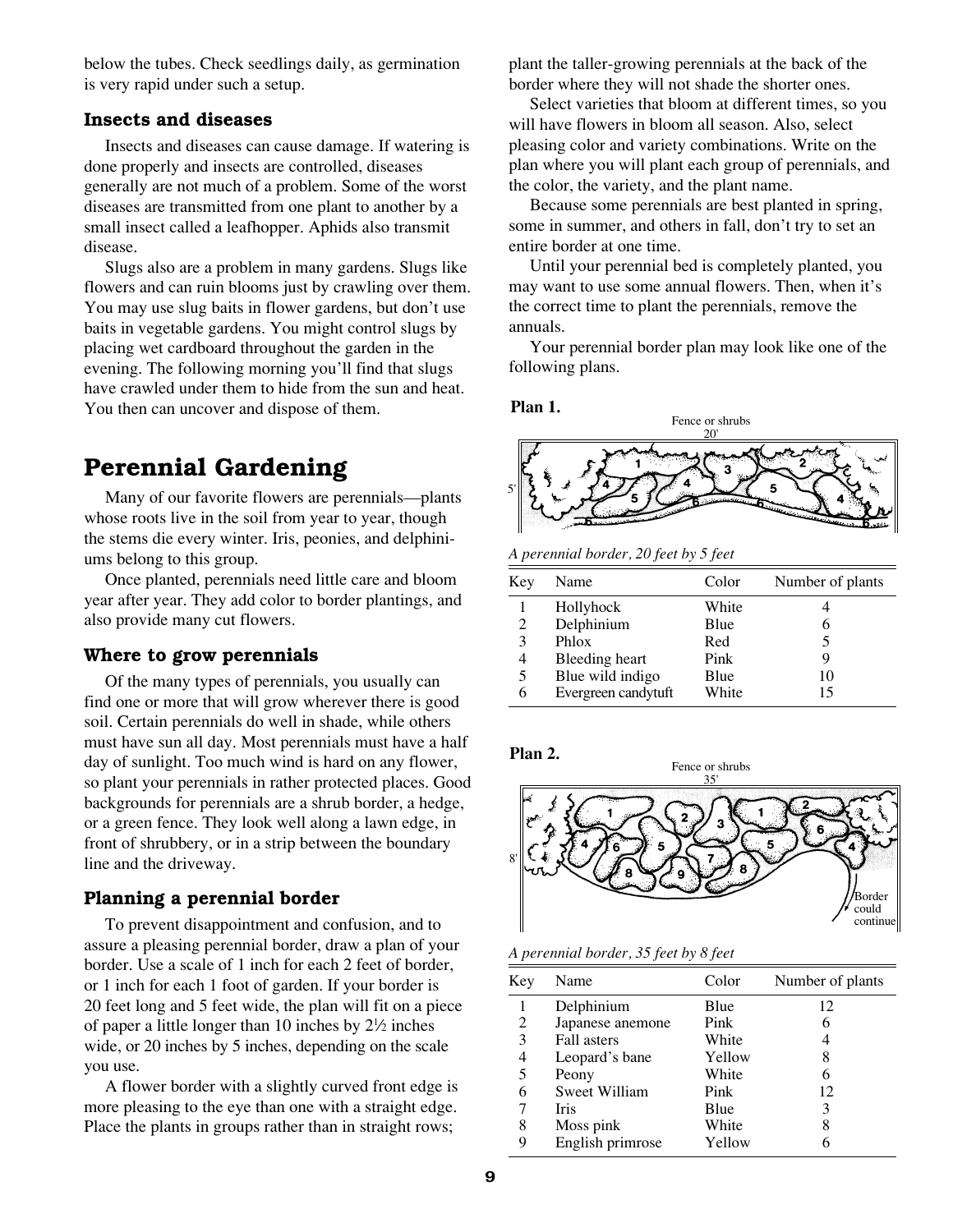### **Starting perennials**

**From seed.** You can grow many perennials cheaply from seed. In early summer, start the seeds in a cold frame, or in an area set aside from the rest of your border. After the seeds germinate, you may need to thin the plants. Then they can be set in the flower border during August and September.

**By division.** Another way to obtain plants is to divide a clump that has grown for 3 or 4 years. Perhaps a friend or neighbor will give you some divisions. In general, the rule is to divide late-summer bloomers in the spring, and spring bloomers and early-summer perennials in the fall.

### **Care of perennials**

During the growing season, work the soil around the plants about 1 inch deep. Be sure the soil does not bake or become waterlogged, and never work the soil if it's so wet that it sticks to your tools.

Destroy all weeds—the smaller they are, the easier they pull. A 1-inch layer of grass clippings or a 3-inch layer of peat moss spread around the plants and on the bare spots in the border not only keeps down weeds, but helps to hold moisture. This is called mulch. You also can use a 3-inch layer of straw.

To fertilize perennials, either apply well-rotted manure or compost around the plants in the fall, and work it into the ground in the spring, or water a complete commercial fertilizer (5-10-5) into the soil during spring, using from 3 to 5 pounds on 100 square feet of garden area.

During hot summer weather, water the perennials only if you have enough water to let it run among the plants for several hours at a time. Slight watering causes the roots to come to the surface where they are likely to dry. Mulches help to keep moisture in the flower bed.

Tall-growing plants, such as delphiniums, may need single stakes to hold up the flowering spikes. Tie single stalks loosely to prevent the stem of the plant from snapping. To support the shorter growing perennials, you may stick small branches into the ground. You also can use hoops with three legs. Regardless of the supports you use, be sure they are not visible.

### **List of shade-loving perennials**

Perennials that thrive in the shade are bee balm, bellflower, bleeding heart, columbine, day lily, Dutchman's-breeches, English primrose, gas plant, Japanese anemone, monkshood, phlox, plantain lily, Siberian iris, and tufted pansy.

### **Living bouquets**

Many perennials last 1 week after cutting. If you include these perennials in your border, you will have plenty of cut flowers for display: baby's breath, blanketflower, coralbells, coreopsis, delphinium, iris, monkshood, mountain bluet, mums, painted daisy, peony, phlox, and Shasta daisy.

### **For a dry corner**

Some perennials will not grow normally in a soil that dries out quickly. If one end of your perennial bed dries out and the plants wilt, try growing baby's breath, day lilies, golden marguerite, New York aster, or blanketflower.

### **Perennials that go together**

Certain perennials, because of their foliage and color, seem to belong in a perennial border. For groups that bloom all through the growing season, plant one or more of the combinations from group 1, 2, or 3.

| Common name         | Height<br>(feet) | Color  | Flowering<br>period |
|---------------------|------------------|--------|---------------------|
| Group 1             |                  |        |                     |
| Aster "Wonder       |                  |        |                     |
| of Staffa"          | 2                | Blue   | June to Nov.        |
| Golden-spurred      |                  |        |                     |
| columbine           | 3                | Yellow | May to Aug.         |
| Tufted pansy        | 1                | Yellow | April to Oct.       |
| Group 2             |                  |        |                     |
| Carpathian harebell | 1                | Blue   | July to Nov.        |
| Japanese anemone    | 3                | White  | Sept. to Nov.       |
| Leopard's bane      | 2                | Yellow | May to June         |
| Monkshood           | 4                | Blue   | Sept. to Nov.       |
| Peony               | 2                | White  | June                |
| Group 3             |                  |        |                     |
| Balloon flower      | 3                | Blue   | July to Sept.       |
| Basket-of-gold      | 1                | Yellow | April to May        |
| Chrysanthemum       |                  |        |                     |
| "King Midas"        | 2                | Yellow | Sept. to Nov.       |
| Gas plant           | 3                | Pink   | June                |

### **Spring-flowering bulbs**

The earliest blooms in a perennial garden are from the spring-flowering bulbs. Bulbs store the plant and flower primordia, as well as the food that the plant uses for a burst of growth in the spring. Snowdrops, snowflakes, and crocus bloom very early in the season, followed by many varieties of daffodils, tulips, and hyacinths.

Tulips, hyacinths, and daffodils are called major bulbs. The small, or minor, bulbs are snowflakes, snowdrops, crocus (actually a corm), scillas, grape hyacinth, and eranthis.

All bulbs are planted in clumps of six or more for a good show. Minor bulbs should have their tops 2 inches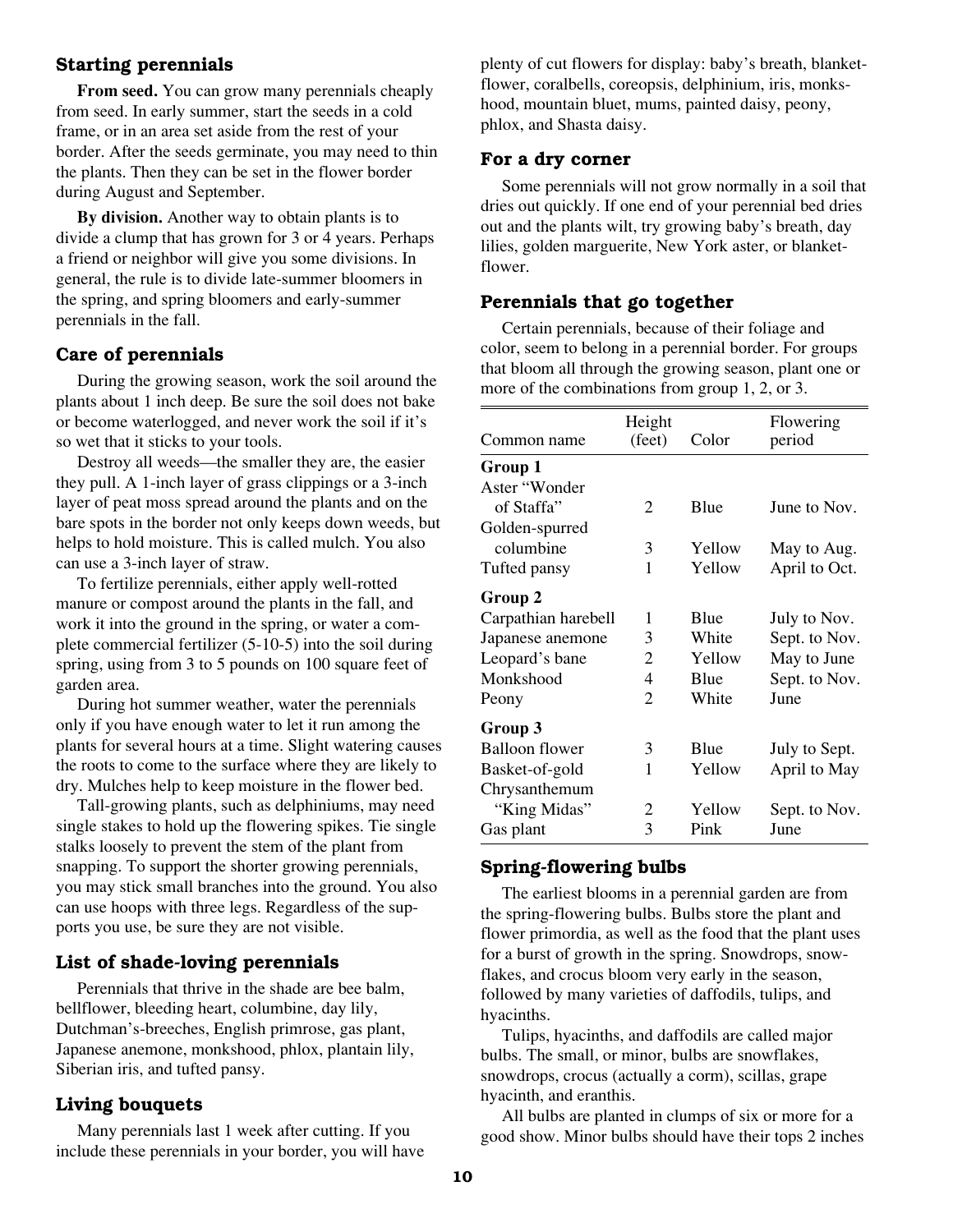below the soil surface, while major bulbs should have at least 4 inches over their tops. Plant these bulbs in October and November. Minor bulbs are spaced 3 to 4 inches apart; major bulbs are spaced 8 inches apart.

Check each variety you plant for its flowering height and time of bloom. Bulbs that flower 4 to 8 inches tall should be placed in the front of the flower border; those blooming 12 to 24 inches tall should go in the middle of a border. Three-foot-tall varieties should be at the back of the border. You can have tulips in bloom for 2 months by choosing early, mid-season, and late-flowering varieties.

Let all bulb foliage die naturally. The leaves produce food that is stored for next year's blooms.

After a group of bulbs grows in the same place for 3 or more years, you may get more foliage than bloom. You will have to dig up, separate, and re-space the bulbs. Do this after the foliage begins to turn yellow in early summer.

## **Activities**

### **Presentations and demonstrations**

Many of the things you do in preparing your gardening areas, in planting seeds, plants and shrubs, and using flowers in arrangements, you can use as a presentation or demonstration. If you are 10 to 13 years old and this is your first demonstration, keep it 5 to 8 minutes long. Don't try to cover too much information or material. A good demonstration shows how you do something while you tell how it's done. Don't memorize a demonstration; use your own words to explain how you did something in growing plants.

Some ideas are:

- Don't Lose Petunia—How to sow tiny seeds: petunias, snapdragons, or amaranthus
- Get Away from the Crowd—How to transplant seedlings
- Good Old Seed?—How to use a rag doll seed tester
- My Flower Garden Plan—How five different annual flowers are planted in a flower border
- Planning Perennials—How five different perennial flowers are spaced in a flower border
- Landscape for Living—How to draw a very simple landscape plan
- Planting for the Future—How to plant a rose bush, tree, shrub, or ground cover
- Beauty on the Table—How to put together a simple flower arrangement
- How to Condition Flowers for Arranging—How to cut, condition with warm water, and otherwise get cut flower blooms ready for arranging

There are many other gardening practices that you can show and explain as you work in the gardening area. Your 4-H leader will have ideas on charts, flannel boards, strip tease charts, posters, and other demonstration aids.

### **4-H flower judging and identification**

Flower judging and identification helps members learn about and enjoy flowers. Contests usually include judging of flowers and arrangements, and identification of flowers. It also may include identification of weeds and insects common to flower gardens.

**Judging.** Judging classes usually have four flowers of the same kind or four similar arrangements to be studied carefully, then placed in 1, 2, 3, 4 order. Members' placings will be compared with the official placing. If placed the same, the score will be 100. If placed differently, the score will be based on how closely they agreed with the judge.

Members may be asked to give oral or written reasons on one or more classes. Stand straight, look at the judge, speak clearly, give placings, and tell why you placed each flower or arrangement over the one below it:

*"I placed the pansies two, four, three, one. Number two is large, bright and fresh, has a straight stem, and no damaged petals or leaves; four is also large, bright and fresh, but has a crooked stem; three has some insect damage on one leaf and a torn petal; one is wilted, unattractive and has no leaves."*

Follow the same pattern for written reasons. Write clearly and spell correctly.

**Identification.** Specimens will be numbered. Write the name on a card or sheet of paper by the same number. You will receive five points for each correct name and one additional point for spelling it correctly.

You may use seed catalogs with color pictures to learn the flowers. Your club may want to place pictures of flowers on cards with the names on the back, for study and club contests.

When practical, freshly cut flowers will be used; plants, bulbs, corms, rhizomes, leaves, pressed flowers, or pictures may be used when flowers are not available.

The following flowers, weeds, and insects may be included in the identification part of the contest. The Junior list is for beginners. Learn them first, then those on the Intermediate list. A separate horticultural contest that includes vegetables, fruits, ornamental plants, and flowers is suggested for Seniors.

The flower names in parentheses also are acceptable. Junior contests usually will have 20 specimens; Intermediates and Seniors may have 40 or more specimens to identify, and may include items from the Junior and/ or Intermediate list. Those growing only in Eastern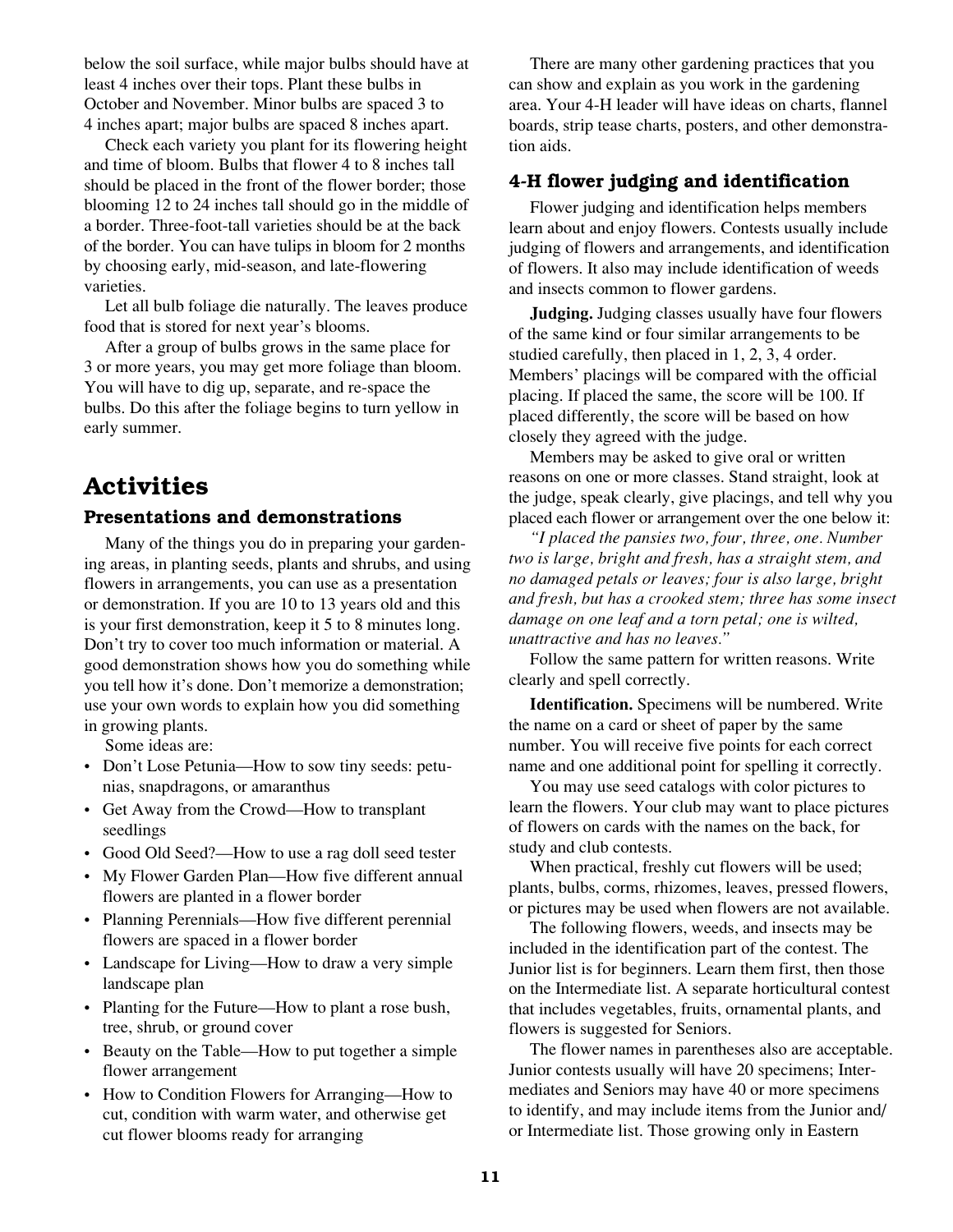Oregon are noted (EO); those growing only in Western Oregon are labeled (WO).

### **Junior list**

**Flowers.** Ageratum, alyssum, azalea, bells of Ireland, bachelor's button, carnation, chrysanthemum, cockscomb, coleus, cosmos, crocus, daffodil, dahlia, day lily, dusty miller, geranium, gladiola, hollyhock, hyacinth, iris, impatiens, lobelia, marigold, money plant, nasturtium, Oregon grape, pansy, petunia, poppy, red hot poker, rhododendron, rose, salvia, snapdragon, sunflower, sweet pea, sweet William, tulip, violet, zinnia.

**Weeds.** Thistle, cheatgrass (EO), dandelion, dock, knotweed, lambsquarter, morning glory, chickweed, mustard, pigweed, tansy.

**Insects.** Aphid, cutworm, earwig, grasshopper, sow bug, ladybird beetle, looper (inchworm or measuring worm), honey bee, bumble bee, 11-spotted cucumber beetle, slug, snail.

#### **Intermediate list**

**Flowers.** Aster, anemone (spring), amaryllis (autumn), begonia (tuberous, fibrous), candytuft, calendula, Canterbury bells, Chinese lantern, crocus (autumn), delphinium, fall aster, forget-me-not (summer), goldenrod, garden lily, lupine, montbretias, morning glory, nicotiana, pinks, phlox, primrose, salpiglossis, statice (everlasting), stock, strawflower, verbena, viola, yarrow (yellow), zinnia.

**Weeds.** Annual bluegrass (WO), buckhorn, plantain, bull thistle, Canada thistle, curly dock, dog fennel, fiddleneck tarweed (EO), groundsel, mallow, nightshade, Russian thistle (EO), scotch-broom, sheep sorrel, tansy ragwort, Queen Anne's lace, wild lettuce, wild parsnip, wild onion, yarrow.

**Insects.** Flea beetle, leafhopper, leopervi caterpillar, scale, carpenter ant, tomato worms, blister beetle, potato beetle, spittle bug, squash bug, termites, wireworms, millipede, thrips, weevil, centipede, root maggots, spider mites. Identify whether insect is beneficial or harmful.

### **Senior list**

**Flowers.** Daisy, gloriosa daisy, Shasta daisy, African daisy, anemone (fall), begonia (rex, Christmas), blackeyed Susan, blue globe thistle, clematis, hardy cyclamen, fuchsia, gaillardia, gloxinia, love-in-a-mist, Mexican torch flower, salpiglossis, Veronica, wisteria.

**Weeds.** Crabgrass, nutgrass, quackgrass, barnyard grass.

**Insects.** Be able to identify insect damage and life cycle of insects; differentiate between butterfly (moth), millipede (centipede), ladybird beetle (potato bug), looper (caterpillar).

### **Community service**

There are many activities that 4-H ornamental horticulture members can do to create better living for other people. We may help the community look better because of our horticulture activities, but it's people who actually benefit from what we do.

Members may help senior citizens by providing lawn mowing services and garden maintenance at very reasonable rates.

A group of members or a club may maintain a city or public building planting of annual flowers. Some clubs have organized, planted, and cared for outdoor ornamentals at libraries, post offices, churches, grange halls, and service stations. These may be annual flowers or permanent shrubs. Senior members have worked with city administrators in planting street, play, and roadside rest areas, senior citizens centers, and nursing home areas.

Your club can call, write, or visit local garden clubs to see whether they have projects you may be able to work on. You also may, as a club, provide cut flowers for shut-ins, people in hospitals, and other persons who cannot garden.

### **Fresh and Dry Flower Arrangements**

If you like cut flowers, you can make flower arrangements that are pleasing and attractive to your home.

Don't expect your first attempt to be a masterpiece. First read the following pages and then try some arrangements. After a few trials, you'll think not only in terms of what flowers and foliage (leaves) look good together, but also of what containers you should use, and where you can place the arrangements to best advantage in the room.

Remember that even one or two blooms with a little foliage makes an arrangement. There is no reason to feel that you have nothing to work with, as you can use wildflowers as well as those from your home garden.

### **Types of arrangements**

Each type of flower arrangement has a name. The three basic types are line, mass, or mass-line arrangements. Each can be formal or informal. If your arrangement is formal, it means that one side is exactly like the other side. Informal arrangements usually are balanced, but are not alike on both sides. Thus, you can have a formal or informal line, mass or mass-line arrangement.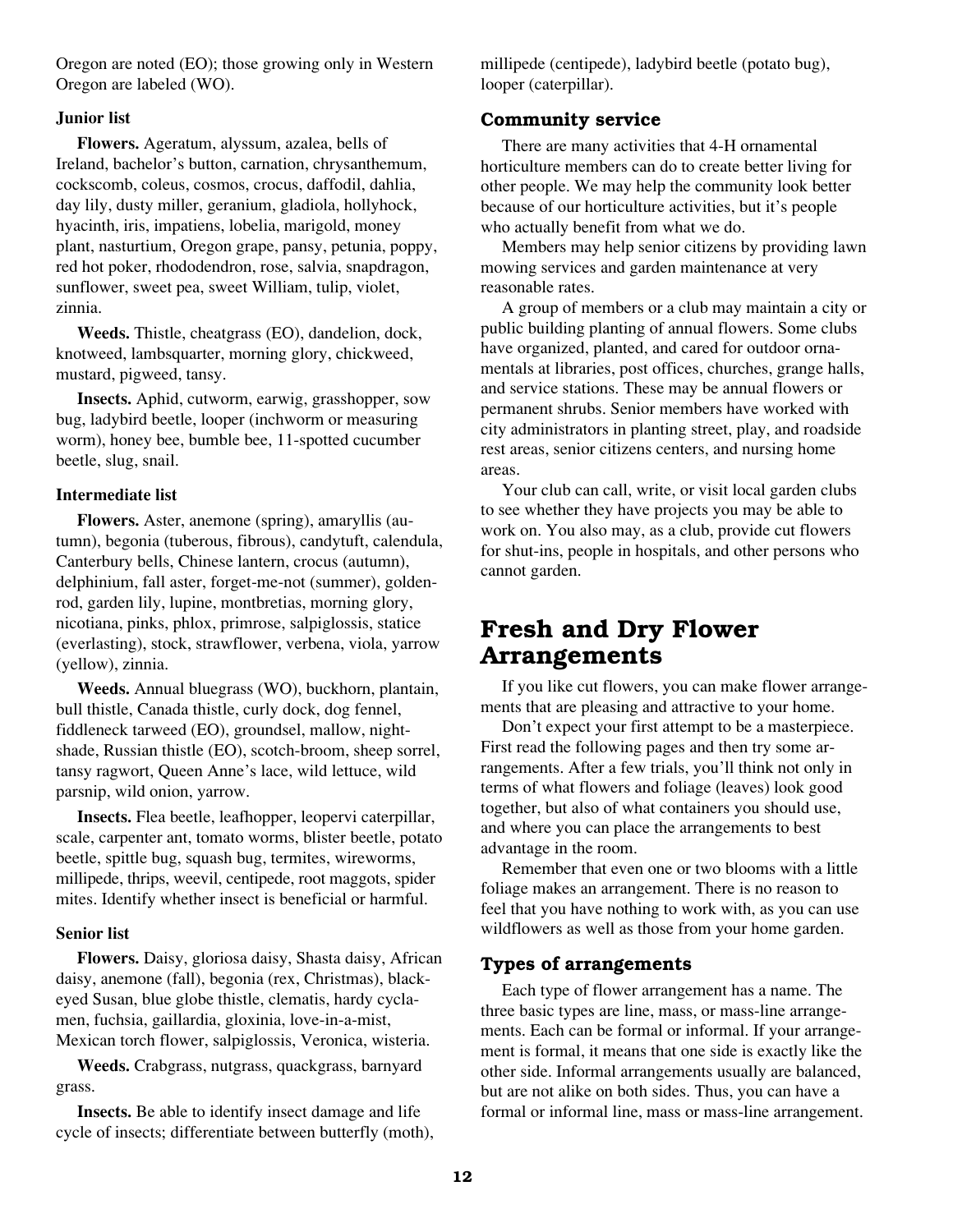











*Types of flower arrangements*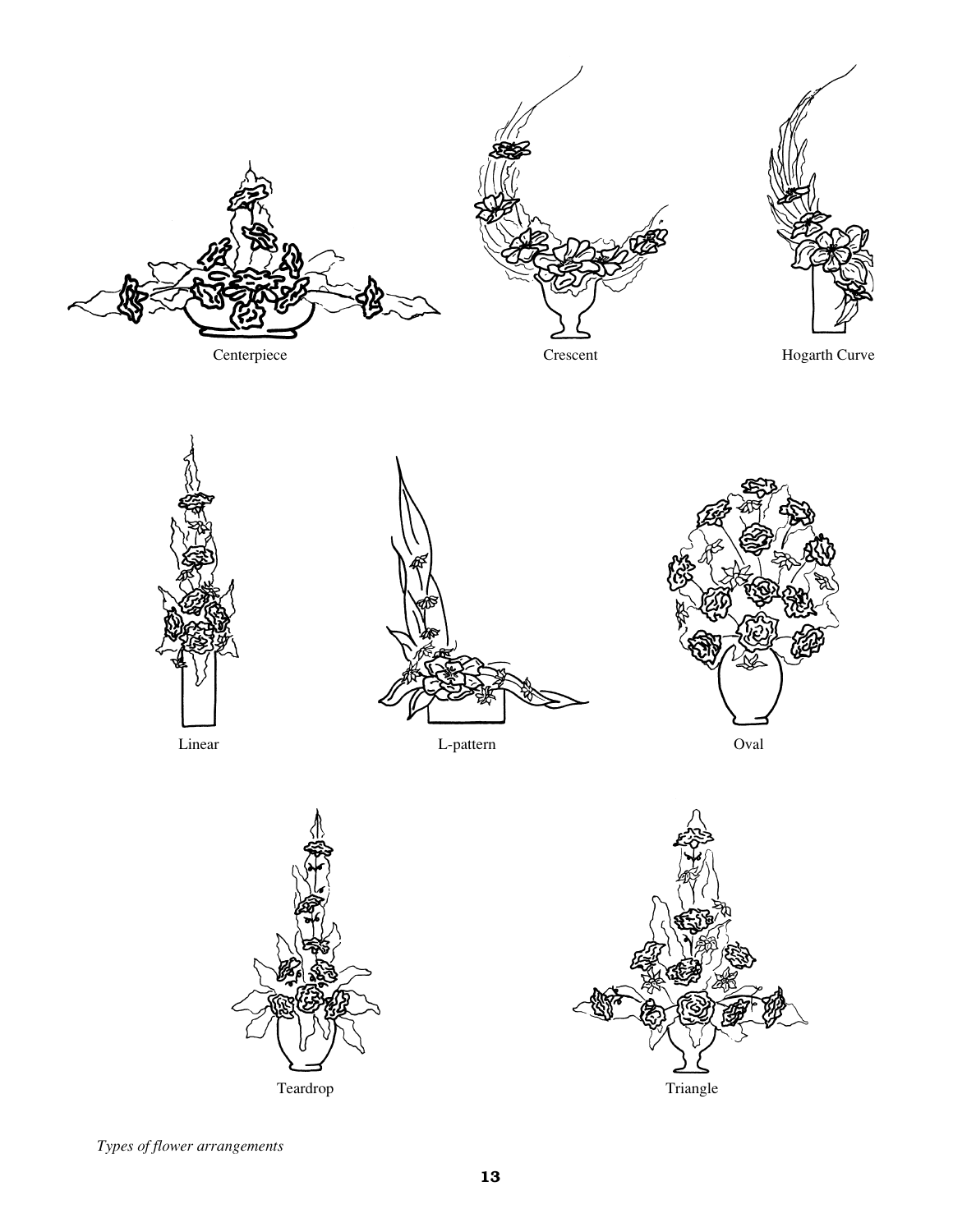### **Suggestions for arranging flowers**

- 1. Flowers of one kind and one color, at different stages of opening, are the easiest to arrange.
- 2. Have the tallest stem or flower no more than twice as tall as the container is long (if it's a low container), or no more than twice as tall as the container is high (if it's a tall container). This rule applies to the part of the stem that comes above the edge of the container. (After taking this measurement, be sure to add the depth of the container to the length of the flower stem.)
- 3. Use the smallest buds and the lightest-color flowers at the top of your arrangement and at the outside edges.
- 4. The darkest or brightest color is used at the focal point or the strongest visual point of attraction. Colors between these points should "blend."
- 5. Be sure you have a strong focal point.
- 6. Do not use delicate materials with "heavy" materials. Baby's breath is not a good filler for gladiolus.
- 7. Avoid "steps" by having all stems of different lengths. Only in formal arrangements are two stems exactly the same length.
- 8. Always cover the holding device. Many times a few small, well-placed leaves will do this.
- 9. Do not crowd blooms so they hide each other.
- 10. Arrange the stems and foliage so all seem to spring from one central point. Never let stems that cross show.
- 11. Use tall arrangements at eye level or below.
- 12. Make table centerpieces lower than the chin levels of persons sitting at the table. For a children's party, the centerpiece should be much lower than for an adult's dining table.
- 13. Always score your finished arrangement.

### **Assembling a flower arrangement**

Choose a container for the setting.

Decide what foliage and flowering materials you have available to use. During the winter you can use fresh flowers from your local florist; gladiolus, roses, and chrysanthemums are available the year round. Make sure the material will have enough height. Consider the colors of flowers and the container, both in relation to each other and in relation to the background.

Choose a usable holder, and pour water into your container.

Select your tallest  $(1\frac{1}{2})$  to 2 times the container height or width) stem or branch from your hardened materials. Place the tallest material and the outermost material. Remove all the foliage that is under water.

Locate the center of interest and fill in the areas between in such a way that each bloom shows. Finish by adding foliage to give more line or to fill in voids.

Place your arrangement in the chosen setting.

After you have completed the arrangement, look for its faults. Are the container and flowers alike or pleasantly contrasting in color and shape? Are the flowers and the container in scale? Does the arrangement seem to tip or is it stable? Is one color outstanding? It takes practice to find harmonious combinations.

### **Arranging dry materials**

You can use the same principles to make arrangements with dried flowers and foliage for enjoyment during the winter months. Look for winter arrangement possibilities during summer and early fall. Gardens, fields, and country roadsides can supply a wealth of appropriate materials.

### **Drying flowers**

To get a good drying of a wide variety of materials, different treatments should be used.

The simplest treatment involves picking the long stems, putting them in a tall container, and letting them dry in a dark, warm location for best results. The attic is wonderful, if you have one, but a dark closet also will work. To prevent the materials from rotting, there should be some air movement in the location.

Materials that dry naturally on their own stems are celosia or cockscomb, delphinium stalks, hills-of-snow or P.G. hydrangea heads, sumac heads, and stalks of curly dock and milkweed.

Pick materials at their prime. Those past their prime often shed excessively. Remove all foliage at the time of gathering. Put the plants in tall containers to keep their stems straight, and move them immediately to the dark, warm spot you have selected. Remember that a cool basement or shaded storeroom is likely to give poor results because light fades flowers as they dry.

If cutting strawflowers, take only buds; otherwise when the flowers open, the petals will curl over backward. Remove the buds from the center of the plant, and let the sidebuds develop for a later cutting.

Many materials dry very nicely if picked, stripped of leaves, and hung upside down in a dark, warm place. Again, an attic or overhead crawl space with louvers is ideal. Check country roadsides for goldenrod, thistles, teasels, and grass stems that still look quite fresh. Strip off the leaves and put the plants in small bunches held by rubber bands. (The materials aren't likely to fall out of the bunches if you use rubber bands rather than string or wire.) Immediately hang the bunches by their stems, in a dark, warm place.

If you're willing to dry flower heads individually, gather flowers at their prime and remove the stems about an inch below the flower head. Then replace the natural stem with a medium-weight florist wire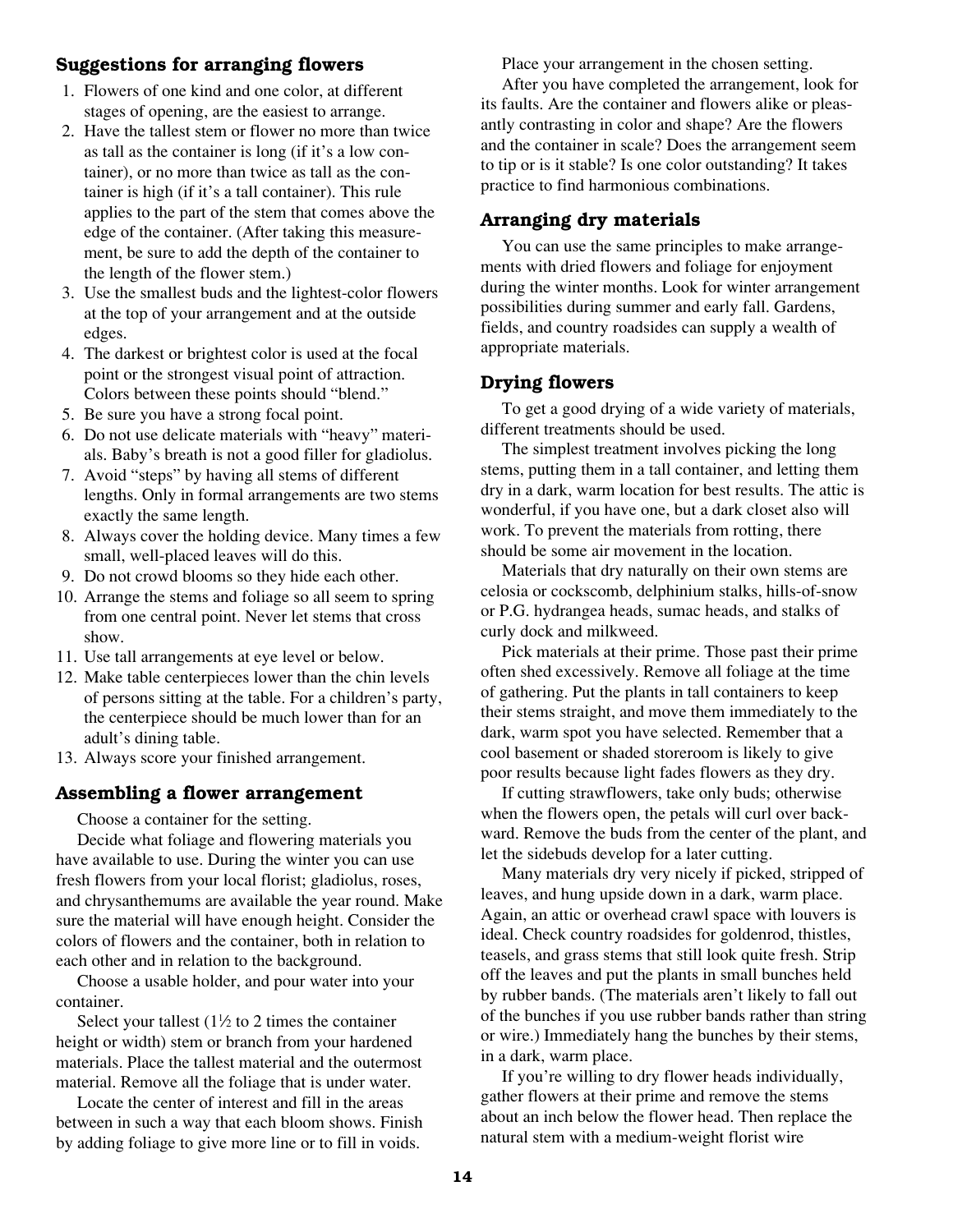(number 22 or 24). This works with Shasta daisies, marigolds, zinnias, dahlias, mums, and black-eyed Susans.

Place the wire along the short stem, or through the hollow stems of marigolds and zinnias. Push the wire through the flower head so that 1 inch shows, and make a small hook on the wire's end. Pull the wire hook down into the flower head so that it is firmly imbedded in the petals.

If your wire is alongside the stem, pull the wire around the solid stem three or four times.

An absorbent material, such as borax with cornmeal, borax with sand, or silica gel, will help dry the flowers within a few days. If you use borax with cornmeal or borax with sand, you can leave a 5- to 7-inch wire stem.



For silica gel, however, use only about 2 to 3 inches of wire on the flower head (silica gel works best in an enclosed airtight container, and long wires would get in the way).

Using either method, pick prime flower heads of Shasta daisies, pansies, marigolds, zinnias, Queen Anne's lace, single dahlias, roses, mums, or black-eyed Susans.

Cut off the flower head, leaving 1 to 2 inches of stem. Wire the stem for the materials you're using: short for silica gel, long for a borax mixture. Level  $\frac{1}{4}$  to  $\frac{1}{2}$  inch of material over the bottom of a shallow box. Set the

flower head, stem and wire up, face down on the mixture. Pour another inch of mixture over and around the flower head. Set the box in a warm place in the sunshine, if possible. Sunshine and dry air will speed drying; 4 to 7 days are sufficient most of the time.

Silica gel works best in closed, masking-tape sealed containers. You must use containers such as covered cookie tins, shoe boxes, and others with lids that can be sealed. Silica gel works quickly, so check daily. Its initial cost is high, but you can dry it in your oven and reuse it many times.

### **Exhibiting Growing Plants and Cut Flowers**

Your accomplishments as a gardener and plant grower show in your exhibits at school, club, county, or state fair. By showing your own and noting other exhibits, you gain ideas and information. You actually grow by involvement.

### **Getting ready to exhibit—winter**

During the winter, prepare for an exhibit by looking through last year's fair book to see how much exhibiting you may do.

When selecting seeds and started annual plants for your garden, choose those that will last as cut flowers. Those which may have exhibiting classes are aster, bachelor's button, calendula, cosmos, dahlia, gladiolus, larkspur, marigold (French, African, hybrid), nasturtium, petunia, phlox (annual), rose (hybrid tea, floribunda), snapdragon, sweet pea, and zinnia (baby, under 2 inches; medium, 2 to 4 inches; giant, over 4 inches).

Early in the year, find out from your county Extension office when your county fair is scheduled. Oregon fair dates range from July to October. The dates of the fair will determine if you can seed annuals outdoors, or if you will need to use started plants. Some annuals come into bloom about 2 months from the time of seeding. Others take nearly 3 months.

For each variety you decide to plant, buy seeds that produce flowers of one color, rather than a mixture. A large number of plants with the same color blooms will give you a wider selection for a blue ribbon exhibit. Buy from a well-known mail order house or reputable seed business. Many gardening failures are caused by poor seed, not the mistakes of the grower.

Winter also is the time to draw a garden plan. Then you will know the space requirements for your exhibition materials.

If your family doesn't own a garden duster or sprayer, plan to buy one. Ask your county Extension agent to help you select the right size for your garden and home grounds.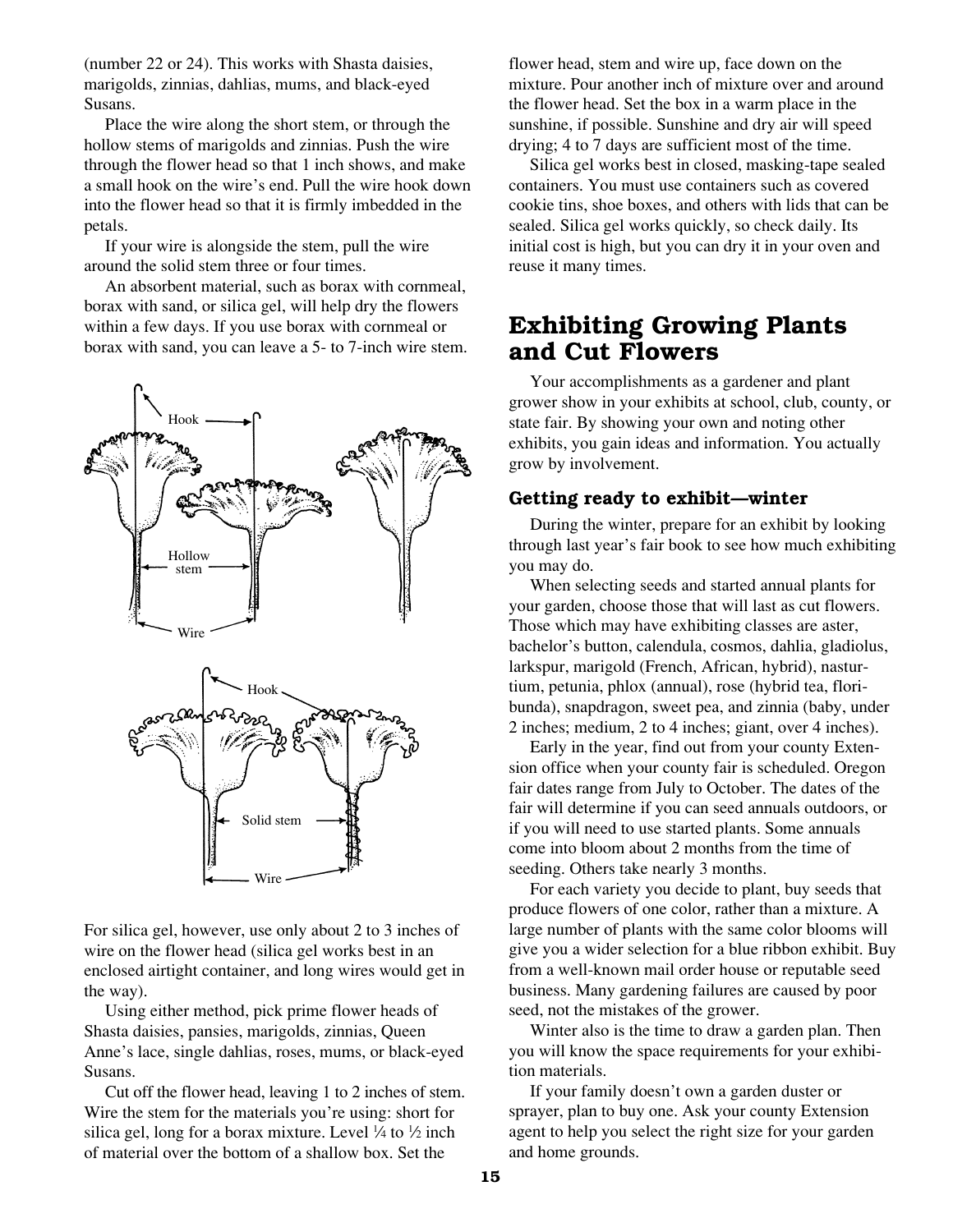Keep a record of annual flower variety names. Many shows require the correct name as part of the entry.

### **Getting ready to exhibit—spring**

Always have exhibiting in mind when seeding or planting annual flowers. Be sure your gardening area has the light and nutrients needed to grow good, healthy plants. Follow recommended procedures for preparing soil, seeding, thinning, watering, mulching, and cultivating.

### **Getting ready to exhibit—summer**

Keep close watch on the annuals you plan to exhibit as fair times draws near. Spray or dust lightly so blossoms and leaves will not have residues on them. You may wish to build cages of cheesecloth over your prime flowers to reduce damage from rain, insects, and hail. If you haven't used a mulch material, cover the soil around the plants at least a week before the fair opens. This is most important with low-growing annuals, which easily are splattered by heavy rains. Stake tallgrowing plants, especially gladiolus spikes, since a crooked stem isn't considered a good specimen. If your garden area may be wind-whipped, put up a windbreak of scrap lumber or old snowfence to protect blooms opening the week of the fair.

Obtain a premium list of your fair as far in advance as possible. Read the instructions to be sure you understand them. Obtain entry tags for this year's fair. Use the correct entry card for each show or fair you enter, and print all the information on the card so everyone can read it. Most fairs ask that entry cards be filled out in pencil, as ink runs if water is spilled on it. Fill out entry cards completely—it takes time to track down an omitted address or an illegible last name.

### **Getting ready for a fair**

Before cutting:

- 1. Plan to "condition" all flowers to be exhibited, no matter if they're cut specimens, flower arrangements, or corsages.
- 2. Know when entries are due at the fair, and plan to cut your flowers the day before.
- 3. Know the number of blooms or stems required in each class. Gladiolus usually are exhibited as one spike per class, with at least 14 to 18 inches of stem below the lowest floret. The lower three or four florets should be open. Dahlias usually call for three blooms. Shows vary, requiring three or five stems per entry.
- 4. Know the stem length called for. Glads—18 inches below florets if possible. Annuals growing as cut flowers—8 inches for tall-growing zinnias, snapdragons, calendulas, cosmos, bachelor's button, or

gloriosa daisies. Low-growing annuals—21 ⁄2 inches for phlox, alyssum, low-growing petunias, and French marigolds.

**Type.** Materials exhibited must be like the ideal, e.g., a tapered flower spike for tall-growing snapdragons; a full-sized round flower for asters, zinnias, and marigolds; and a long, tapered spike for gladiolus.

**Uniformity.** All specimens in a class must be as similar as possible in age, color, size, stem length, number of petals, and openness.

**Prime condition.** Round-type flowers should be fully open, but the petals shouldn't be faded or brown at the tips. Spike types should have at least three or four florets open. Points are lost for each floret removed from mature spikes.

**Freedom from damage.** No broken or bruised petals, leaves, or stems should be displayed. There should be no insect or disease damage on blooms, leaves, or stems; no soil or dirt, nor any pesticide residue evident on any portion of the exhibited material.

### **Cutting your flowers**

Cut blooms the day before the fair opens. Use a kitchen knife to cut, and collect twice as many flowers as the entry requires. Take a bucket of water with you so blooms go into water immediately upon being cut.

The following steps are suggested for getting blooms ready for exhibit:

- 1. Cut the flowers in early morning or evening.
- 2. Cut the flower stems with a sharp knife; make a slanting cut.
- 3. Split woody stems to allow for better water absorption.
- 4. Remove foliage from the bottom 2 to 3 inches of a long stem. Do not strip off all foliage.
- 5. After bringing your flowers indoors, put them in very warm water (110°F) immediately, covering from 5 to 6 inches of the stems. Keep the flower petals dry. Don't crowd too many flowers into one bucket or container, because petals bruise easily.
- 6. Let the flowers stand in water overnight in a cool room, such as the basement or garage.
- 7. If flowers wilt, place stems in a container of hot water and cut off ends of stems under water. Be sure the blooms are to the side, not over the warm water  $(110^{\circ}F)$ .
- 8. Remove extra buds, faded blooms, and wilted petals.
- 9. Clear dust and spray from leaves with cleansing tissue. Petals may be gently wiped.
- 10. Sear the cut stems of flowers that have milky sap in a match or candle flame for 1 to 15 seconds. Dahlias and summer poinsettias last longer if you sear the cut stem end immediately after cutting.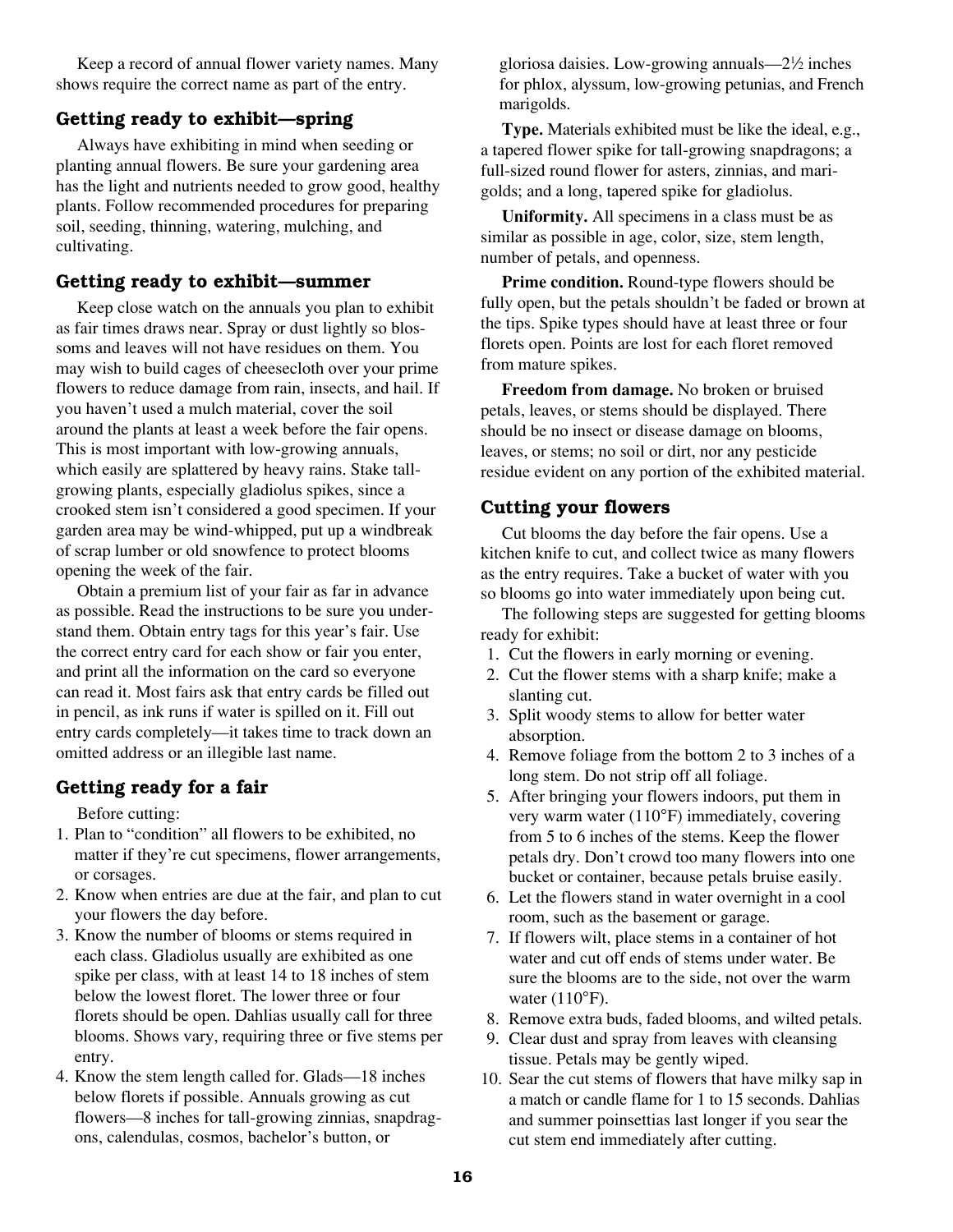### **Setting up your exhibit**

Fill out your entry cards before you start for the fair. If you're carrying your exhibits in containers, set the containers close to each other, or pack wadded paper around them so they don't fall over. Put extra blooms in each entry. Wrap tissue paper around blooms to prevent tangling. If you provide containers you want returned, tape or print your name on the bottom of the container.

If you're sending your flowers a long distance, you may have to ship them without water. Be sure these flowers are hardened or conditioned. If you have only a few blooms, you may be able to get florist picks, which keep water on the cut stem end. You also can place the cut stem in a small block of water-soaked oasis or snowpack, and put a small plastic bag over the waterholding material. Wet vermiculite or snowpack in a plastic bag also keeps flowers fresh.

You may have to pack flowers flat in boxes so the boxes can be stacked. Lay the flowers with the blooms beside each other. *Never enclose flower heads in plastic bags, as they mold very quickly.* Wrap the stems in wet tissues or rags, and put a small plastic bag around these materials so they don't dry out rapidly.

Put entry cards in each box for the flowers in that box. A piece of masking tape will hold stems in place in case they are handled a bit roughly. Cut small holes in the box—no larger than  $\frac{1}{2}$  inch—so air can get in to the blooms.

When sending entries a long way, it's your responsibility to make sure they can stand the trip. Always send extra specimen blooms.

### **Flower show classes**

Study the 4-H Flower Show Classes on page 18 so you will know what to exhibit and the number of entries you are allowed. Be sure you know the names of your flowers by kind and variety.

### **General**

**Freshness.** A flower should be at its most attractive stage of good, clear color with no fading of outer petals and no curling of petal edges (e.g., gladiolus as it ages). Remove faded florets from sprays (e.g., phlox, mums).

**Size.** If freshness is equal, choose those with greatest size, more depth, more petals, more nearly circular form.

**Stem and foliage.** Stem strong and long enough to balance size of flower. Must have attached leaves. Leaves crisp, bright green with no damage from insects or disease. Remove only the lower leaves which would be under water when exhibited.

**Uniformity.** If class calls for three or five blooms or sprays, choose those of the same color and near the same size and with stems of nearly the same length.

### **Specific merits and faults**

**Asters**—Should have circular outline, good stiff stem with no crook behind flower head. Should have yellow centers partly covered by curled petals. Sunshine and princess types do show centers. Stem should be in balance to the size of the bloom.

**Chrysanthemums**—Choose a spray with good balance and with many open, well-spaced flowers. Remove faded ones. Decorative mums should have one stem with one dominant flower. Stem should be in balance to the size of the bloom.

**Dahlias**—Center should be fully developed with no hard, green button. Balls and pompons types should have outer petals turning back nearly to stem, completing a spherical shape. Stems should be in balance to the size of the bloom.

**Gladiolus**—A well-balanced spike should have 15 to 25 buds and blossoms with 5 to 6 open florets. Miniatures will have fewer florets open at one time. Choose specimens with straight spikes, and no browning of green sheath which covers each bud. (This may be thrips damage.) Foliage on the stem should start just below the first bloom. Stems should be in balance to the size of the bloom.

**Lilies**—At level 2, the flower should be open and buds should show color, and it should have clean, disease-free foliage with flowers unstained by pollen. Stem should be in balance to the size of the bloom.

**Marigolds**—Choose one shaped most nearly like a perfect ball. In large-flowered varieties, watch for irregular outlines; depressed, green centers; and slight lopsidedness. Stems should be in balance to the size of the bloom.

**Potted plants**—Should be of good size, with an attractive shape, and clean, healthy foliage. Flowering plants should have lots of blooms.

**Roses**—Sprays of floribundas will usually appear less crowded if lower, central blossoms are removed. Any faded blossoms should be removed. There should be at least a leaf per stem.

**Roses**—Hybrid tea roses should be grown disbudded. Pick bloom so it will be one-third to one-half open when put on exhibit. It will continue to open during the hardening period unless in a very cool place. An exhibition-type rose has a high-centered bud. Many garden roses are not this type. Stems should be in balance to the size of the bloom.

**Snapdragons**—Choose tall, straight spikes with many well-spaced florets toward the top. Leaves should be free of rust, and stems should be in balance to the size of the bloom.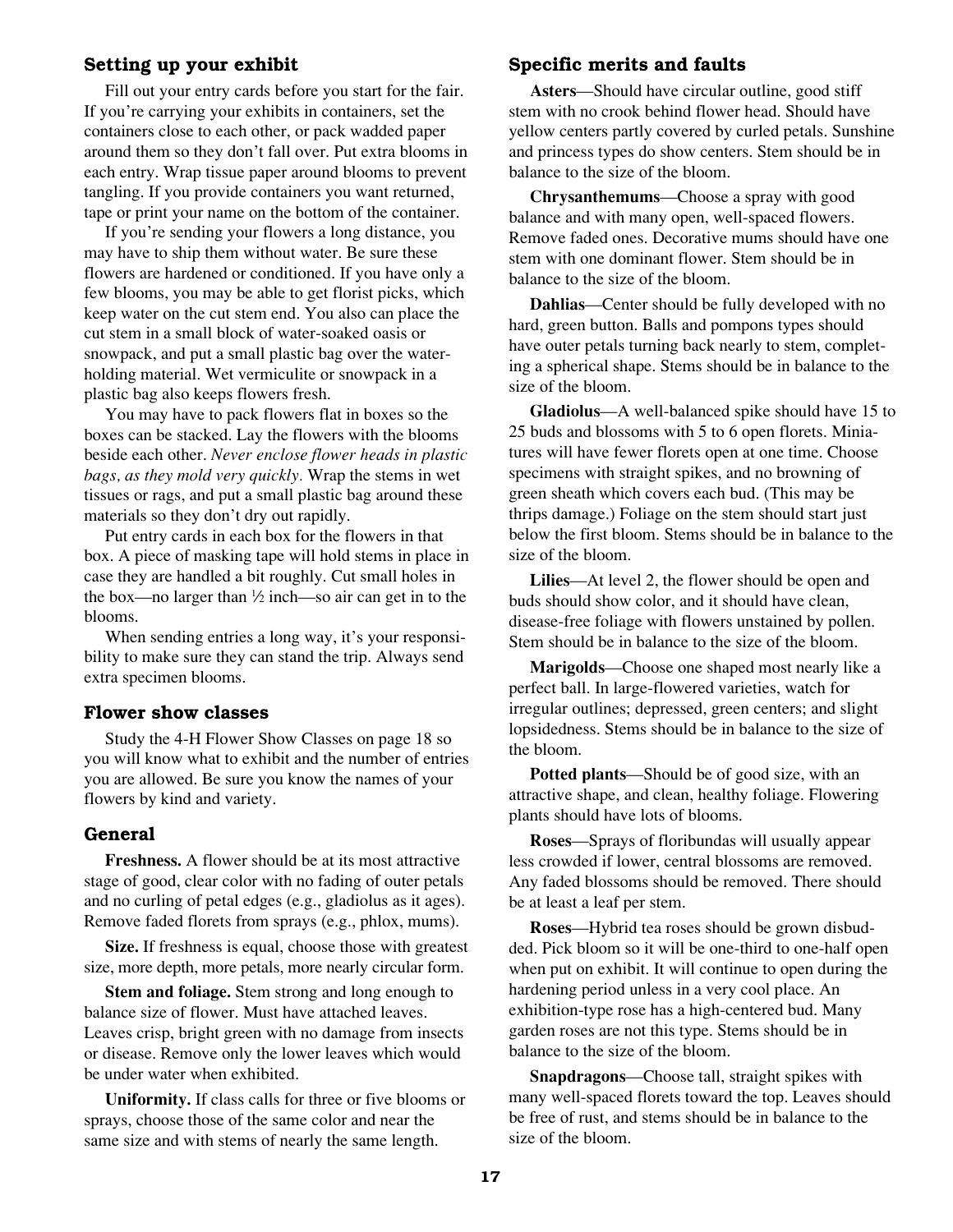**Zinnias**—Flower must have good depth; choose a fully-opened flower, but check back petals for fading, a fault known as scorching. Foliage and stem should be in balance to the size of the bloom.

### **Show classes—cut flowers**

Members may show more than one entry in a class, but only one in a sub-class, i.e., they may enter three dahlias providing they are in different subclasses—3a, 3b, and 3d. Juniors may make one to three entries, intermediates may make two to four entries, and seniors may make three to five entries.

### **Cut flowers**

Classes and sub-classes:

- 1. Asters
	- 1a. One variety, 3 blooms
	- 1b. Mixed varieties, 5 blooms
- 2. Chrysanthemums
	- 2a. One spray (Cushion type), with many flowers
	- 2b. Decorative—1 stem with one dominant flower
- 3. Dahlias
	- 3a. Extra large, over 8 inches, 1 bloom (grown disbudded)
	- 3b. Large, 6 to 8 inches, 1 bloom
	- 3c. Medium, 4 to 6 inches, 1 bloom
	- 3d. Miniature and Balls, 2 to 4 inches, 3 blooms
	- 3e. Pompons, under 2 inches, 3 blooms
- 4. Gladiolus—1 spike
	- 4a. Large, stem in balance with the bloom
	- 4b. Miniature, stem in balance with the bloom
- 5. Lilies—1 stalk
- 6. Marigolds
	- 6a. Tall double African, 1 bloom
	- 6b. Carnation flowered, 1 bloom, stem and foliage
	- 6c. Chrysanthemum flowered, 1 bloom, stem and foliage
	- 6d. French, dwarf double, 3 sprays
	- 6e. French, dwarf single, 3 sprays
	- 6f. Red and gold hybrids, 3 sprays
- 7. Roses: Floribundas, grandifloras, polyanthus, and other roses grown in clusters—1 spray
	- 7a. Red 7d. White
	- 7b. Pink to rose 7e. Blends and others 7c. Yellow
- 8. Roses: Hybrid teas and grandifloras grown disbudded—1 bloom
	- 8a. Red 8d. White 8b. Pink to rose 8e. Blends and others 8c. Yellow to orange
- 9. Snapdragons—3 spikes

10. Zinnias—3 blooms

10a. Giant-flowered, over 4 inches 10b. Medium-flowered, 2 to 4 inches

- (e.g., "Cut and Come Again," "Peppermint Stick," "Quilled")
- 10c. Small-flowered, under 2 inches (e.g., "Lilliput," "Baby" or "Pompon," "Tiny Cupid," "Persian Carpet")
- 11. Other cut flowers—1 to 3 blooms, stems, or sprays

### **Basis for scoring cut flowers**

| Condition (freedom from damage) 15 |  |
|------------------------------------|--|
|                                    |  |
|                                    |  |

### **Bouquets, arrangements, dried materials**

### **Junior**

- 20. Bouquet of dried flowers—materials dried by member and placed in a suitable container.
- 21. Bouquet of fresh flowers—flowers grown by member and placed in a suitable container.

### **Intermediate**

- 22. Plaque with dried material—materials collected and dried by member and designed on a plaque.
- 23. Arrangement of fresh flowers—flowers grown by member and arranged in any choice of design.

### **Senior**

- 24. Arrangement with dried material—material collected and dried by member and arranged in any choice of design.
- 25. Arrangement of fresh flowers—flowers grown by member and arranged in any choice of design.
- 26. Arrangement to a selected theme—design an arrangement to a predetermined theme; fresh, dry, or a combination of materials may be used.
- 27. Miniature arrangement—container and material to be no more than 8 inches wide and 8 inches high. Dry or fresh material may be used.

### **Basis for scoring arrangements,**

### **bouquets, and plaques**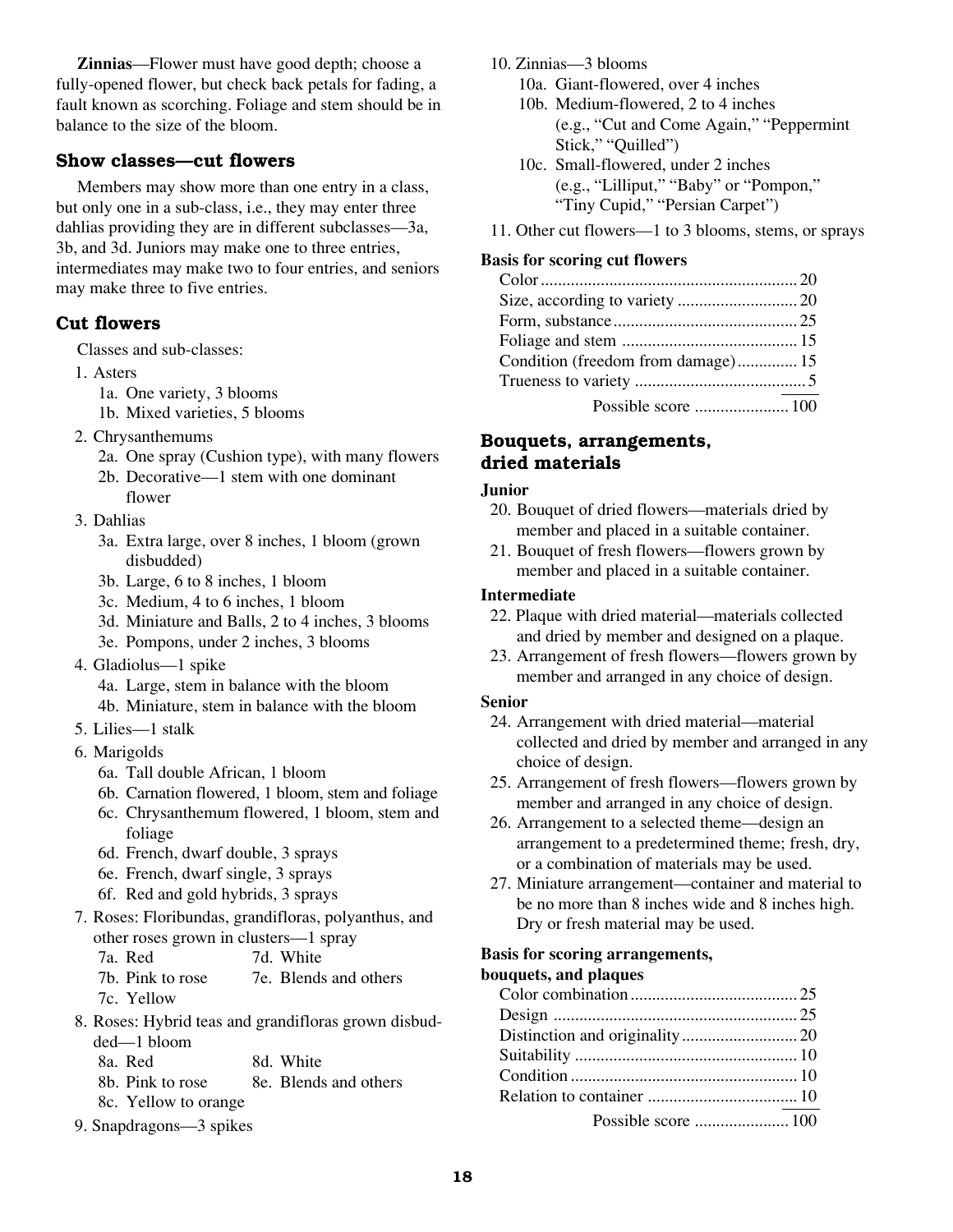# **Appendices**

|                                            |                | Spring-blooming perennials                                               |  |
|--------------------------------------------|----------------|--------------------------------------------------------------------------|--|
| Bloom before June 1; from 1 to 3 feet tall |                |                                                                          |  |
| Color<br>Remarks<br>Common name            |                |                                                                          |  |
| Basket-of-gold                             | Yellow         | Greyish foliage, very early blooming                                     |  |
| Bleeding heart                             | Pink           | Also do well in light soil, partial shade                                |  |
| Columbine                                  | Various        | Do well in light soil                                                    |  |
| German iris                                | Various        | Divided in July and August; roots (rhizomes) set just below soil surface |  |
| Tufted pansy                               | Purple, yellow | Self-seed, bloom all season                                              |  |

### **Summer-flowering perennials**

### **Bloom from June to August; less than 1 foot tall**

| Common name         | Color               | <b>Remarks</b>                                                   |
|---------------------|---------------------|------------------------------------------------------------------|
| Carpathian harebell | Blue, white         | Rock garden; propagated by seed and fall division                |
| Geum                | Orange, red, yellow | Ordinary garden soil; propagated by seed and division            |
| Pinks               | Pink & white        | Ordinary garden soil; propagated by seed or division in the fall |

#### **Bloom from June to August; from 1 to 3 feet tall**

| Common name                              | Color                      | Remarks                                                                 |
|------------------------------------------|----------------------------|-------------------------------------------------------------------------|
| Astilbe                                  | Pink, white                | Moist soil; propagated by division or seed                              |
| Baby's breath                            | White                      | Propagated by seed and division                                         |
| Balloonflower                            | Blue, white                | Handsome plants; full sun; divide in spring, can sow seeds              |
| Coralbells                               | Bright red or pink         | Ordinary garden soil; propagated by division                            |
| Coreopsis                                | Yellow                     | Propagated by division, blooms till fall                                |
| Day lily                                 | Yellow, red, orange        | Different varieties bloom at various times of growing season; good      |
|                                          |                            | foliage clumps, withstand some shade                                    |
| Delphinium                               | Blue, white                | May bloom first year from seed                                          |
| False dragonhead                         | Pink, white                | Easily grown; divide large clumps                                       |
| Gas plant                                | White, purple              | Strong smelling                                                         |
| Golden marguerite                        | Yellow                     | Bloom till frost                                                        |
| Great bellflower                         | Blue, white                | Propagated by division, seeds sown in summer; ordinary soil             |
| Japanese iris                            | Purple, white, yellow      | Do best in moist place, do well in ordinary soil                        |
| Lily                                     | Various                    | Best in light soil, partial shade, protection from winds. Bulbs usually |
|                                          |                            | fall-planted; many grow more than 3 feet tall                           |
| Lupine                                   | Various                    | Thrive even in poor soil; propagated by division or grown from seed     |
| Mountain bluet                           | Blue, white                | Propagated by division, seeds sown in summer                            |
| Oriental poppy                           | Orange, pink, white        | Long tap root; transplant in August                                     |
| Painted daisy                            | Various                    | Propagated by division, seeds sown in summer                            |
| Peony                                    | White, red, pink           | Thrive in any soil, heavy feeders, apply top dressing in fall, work in  |
|                                          |                            | spring. Divide in September.                                            |
| Perennial flax                           | Blue, white                | Ordinary soil and care                                                  |
| Perennial gaillardia<br>(blanket flower) | Orange                     | Full sunlight                                                           |
| Phlox                                    | White, pink, lavender, red | Divide in fall; set 3 feet apart.                                       |
| Plantain lily                            | White, blue                | Does well in shade; large clumps of foliage                             |
| Shasta daisy                             | White                      | Propagated by division, seeds sown in summer                            |
| Showy stonecrop                          | Pink                       | Grown in poor soil                                                      |
| Siberian iris                            | Blue, white                | Very showy                                                              |
| Sneezewort                               | White                      | Propagated by division                                                  |

*(continued on next page)*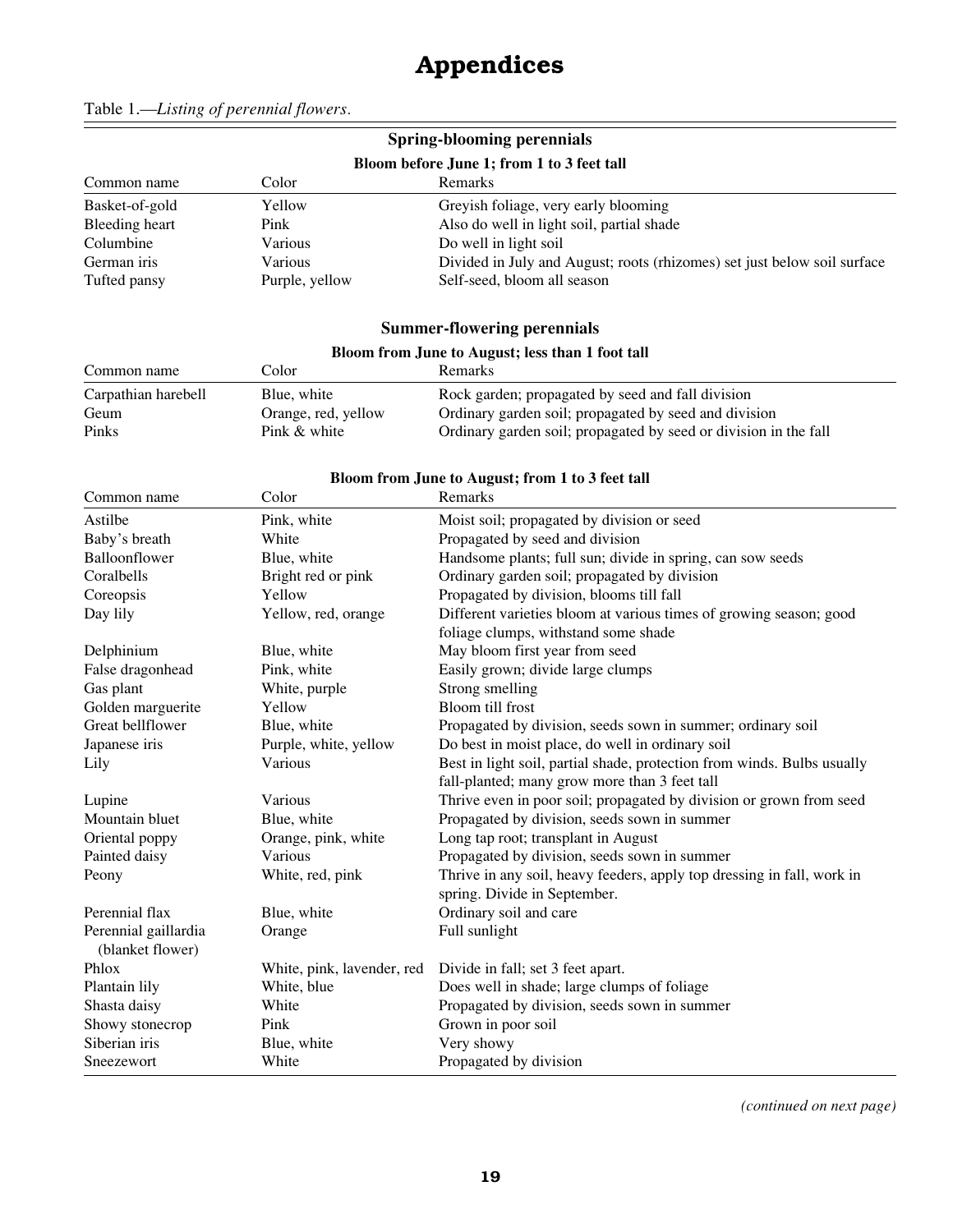|                   |                      | Bloom from June to August; more than 3 feet tall                        |
|-------------------|----------------------|-------------------------------------------------------------------------|
| Common name       | Color                | <b>Remarks</b>                                                          |
| Bee balm          | Red, white, lavender | Divide in spring; easily grown; coarse plants                           |
| Delphinium        | Blue, white          | Very tall; need staking; propagated by seed or division                 |
| Hollyhock         | Various              | Actually a biennial; self-seeding                                       |
| Italian bugloss   | Blue                 | Easily grown; seeds sown in spring                                      |
| Monkshood         | Blue                 | Rich soil; partial shade; need staking                                  |
| Mullein           | Rose                 | Does well in dry soil                                                   |
|                   |                      |                                                                         |
|                   |                      | <b>Fall-flowering perennials</b>                                        |
|                   |                      | From 3 to 6 feet tall                                                   |
| Common name       | Color                | Remarks                                                                 |
| Azure monkshood   | Blue, white          | Rich soil, partial shade; contain poison in roots                       |
| Japanese anemone  | Pink, white          | Need protection from wind; rich soil, partial shade; seeds sown in late |
|                   |                      | fall                                                                    |
| <b>Mums</b>       | Various              | Be sure to obtain proved hardy types                                    |
| New England aster | Pink, blue           | One of the best fall bloomers                                           |
| New York aster    | Blue                 | One of the best fall bloomers                                           |

#### *(Summer-flowering perennials, continued)*

### **Explanatory Notes for Table 2**

**Height.** A range of height indicates that there are different strains. For example, *zinnia elegans* includes cupid zinnias that are dwarf types, and giant- and dahlia-flowered types that grow to 3 feet.

Showy coneflower Orange Thrive in any soil or situation

**Color.** Only basic colors are listed. For instance, "red" often indicates a range from pink to rose, crimson, or scarlet. The following key is used in the table:

| B—Blue     | $Pn$ — $Pink$ |
|------------|---------------|
| Brn—Brown  | Pr—Purple     |
| C—Crimson  | $R$ —Red      |
| G—Green    | V—Violet      |
| L—Lavender | W-White       |
| O—Orange   | Y—Yellow      |

**Hardy annuals.** The asterisk (\*) indicates the socalled hardy annuals, which often self-sow from one year to another. They also tolerate light frost. Seeds of hardy annuals can be sown in the garden in the fall, or in the spring as soon as the ground can be worked.

**Uses.** Annuals can be used many different ways. Only very appropriate ways are suggested: Bed—useful in mass as bedding plants Cut—long-lasting as cut flowers Cont—container; includes porch and window boxes Dried—useful after being dried Edge—useful in front edge of garden Fol—grown for foliage effect Fruit—has interesting fruit display Nov—novelty in flower or fruit RG—useful in rock gardens Screen—dense vines

**Seeds per ounce.** This lets the beginning gardener know that some annuals have very tiny seeds. These require extreme care in seeding and growing.

**Seeds per packet.** There is no consistency in how many seeds you get in a packet. The number varies with each variety and each company.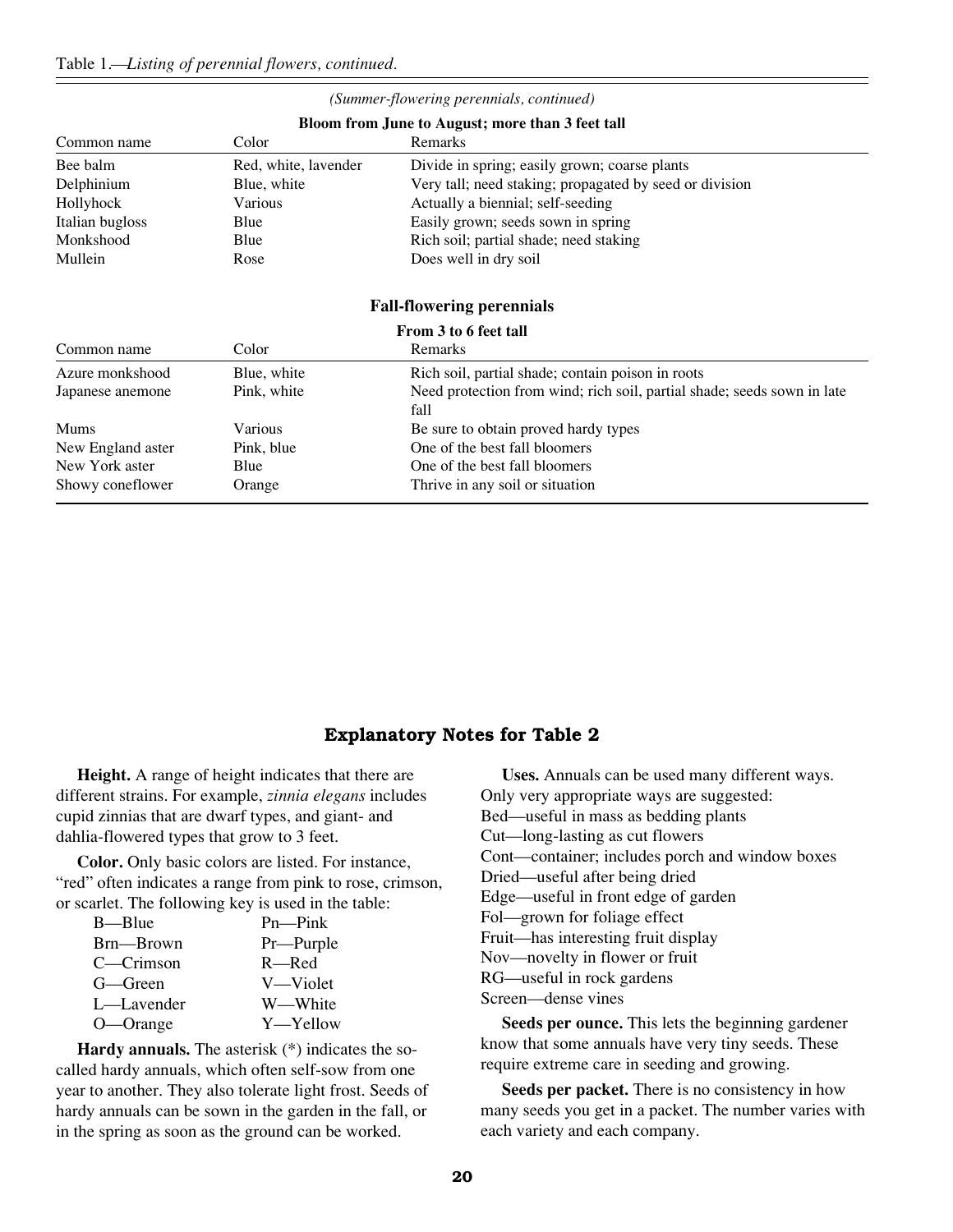| <b>Botanical</b> name                                   | Common name        | (inches)<br>Height | Color                                                                                                                             | Blooming<br>season | Situation           | Uses                  | Approximate<br>germination<br>days to | Seeds<br>$\overline{a}$ | seeds/packet<br>Possible |
|---------------------------------------------------------|--------------------|--------------------|-----------------------------------------------------------------------------------------------------------------------------------|--------------------|---------------------|-----------------------|---------------------------------------|-------------------------|--------------------------|
|                                                         |                    |                    |                                                                                                                                   |                    |                     |                       |                                       |                         |                          |
| Ageratum houstonianum                                   | Ageratum           | $4-12$             | Pn $V$ $W$<br>$\overline{a}$                                                                                                      | Long               | Avg., dry           | Bed, cont             | $\overline{4}$                        | 214,000                 | $1,000^a$                |
| Alternanthera ficoidea                                  | Telanthera         | $\circ$            |                                                                                                                                   |                    | Avg.                | Fol, edge             |                                       |                         |                          |
| Athaea rosea                                            | Hollyhock          | $\overline{z}$     | PnYLW<br>$\overline{\mathbf{z}}$                                                                                                  | Late               | Sun                 | $\sum_{i=1}^{\infty}$ | $\overline{0}$                        | 3,000                   | $\mathcal{S}$            |
| (annual form)<br>Amaranthus sp.                         | Amaranthus         | $36 - 48$          |                                                                                                                                   |                    | $\sin$              | Foliage               | र्य                                   | 45,000                  | 600                      |
|                                                         |                    |                    |                                                                                                                                   |                    |                     |                       |                                       |                         |                          |
| *Antinhinum majus                                       | Snapdragon         | $6 - 36$           | $R V W$<br>Pn $Y W$<br>コ                                                                                                          | Long               | Avg.                | J                     | $\overline{4}$                        | 220,000                 | $2,500^b$                |
| Arctotis sp.                                            | African daisy      | $12 - 24$          | $\overline{\mathbf{z}}$                                                                                                           | Long               | Sun, dry            | Bed, cut              | $\overline{0}$                        |                         | 50                       |
| Begonia semperflorens                                   | Fibrous begonia    | $6-12$             | $\mathbb R$ Pn $\mathbb W$                                                                                                        | Long               | Shade               | Bed, cont             | $\overline{18}$                       | 950,000                 | 200                      |
| Briza maxima                                            | Quaking grass      | $12 - 18$          | Bm                                                                                                                                | Short              | $\sin$              | Fruit, dried          |                                       |                         | $50\,$                   |
| Browallia sp.                                           | Browallia          | $12 - 15$          |                                                                                                                                   | Long               | Shade               | Cont                  |                                       | 70,000                  |                          |
| *Calendula officinalis                                  | Calendula          | $6 - 24$           | $\begin{array}{c}\n B V W \\  O Y\n\end{array}$                                                                                   | Long               | Avg.                | J                     | $35 + 4$                              | 4,000                   | 225                      |
| Callistephus chinensis                                  | China aster        | $6 - 24$           |                                                                                                                                   | Short, late        | Avg.                | J                     | $\overline{10}$                       | 12,000                  | 200                      |
| Capsicum sp.                                            | Ornamental pepper  | $12 - 18$          | BP <sub>rR</sub> W<br>OYR                                                                                                         |                    | Shade               | Fruit                 | $\overline{4}$                        | 10,500                  | 100                      |
| Catharanthus roseus                                     | Periwinkle         | $10 - 18$          | Pn R W                                                                                                                            | Long               | Avg., shade         | Bed, cont             | ⋣                                     | 22,000                  | 200                      |
| (Vinca rosea)                                           |                    |                    |                                                                                                                                   |                    |                     |                       |                                       |                         |                          |
| Celosia argentea                                        | Cockscomb          | $6 - 24$           | $\mathbb{R}\mathbb{Y}$                                                                                                            | Long               | $\bar{D}ry$         | Dried                 | $6 - 10$                              | 30,000                  | 400                      |
| v. cristata                                             |                    |                    |                                                                                                                                   |                    |                     |                       |                                       |                         |                          |
| Celosia argentea                                        | Plume cockscomb    | $8 - 36$           | $R\Upsilon$                                                                                                                       | Mid-late           | Dry                 | Cut, dried            | $6 - 10$                              | 30,000                  | 400                      |
| v. plumosa                                              |                    |                    |                                                                                                                                   |                    |                     |                       |                                       |                         |                          |
| *Centaurea cyanus                                       | Bachelor's button  | $12 - 24$          | $\mathbb{R}$ W<br>$\mathbf{r}$                                                                                                    | Short              | Avg.                | J                     | $\overline{15}$                       | 7,000                   | 350                      |
| Centaurea sp.                                           | Dusty miller       | $6 - 24$           |                                                                                                                                   |                    | Avg.                | Foliage               | $18 - 25$                             | $7{,}000$               | 200                      |
| Chrysanthemum morifolium                                | Garden mum         | $14 - 24$          | RPnYW                                                                                                                             | Late               | Avg.                | Bed, cut              | $\infty$                              | 65,000                  | 85                       |
| Chrysanthemum parthenium                                | Matricaria         | $10 - 24$          | WY                                                                                                                                | Long               | Avg.                | Bed, edge, cut        | $\overline{15}$                       | 145,000                 | 250                      |
| Cleome spinosa                                          | Spider flower      | 48                 | $\Pr{\textsf{W}}$<br>Æ                                                                                                            | Long               | $\Delta p$          |                       | 15                                    |                         | 400                      |
| Coleus blumei                                           | Coleus             | $18 - 36$          |                                                                                                                                   |                    | Shade               | Fol, cont, bed        | $\overline{4}$                        | 12,500<br>115,000       | 125                      |
| Convolvulus tricolor                                    | Dwarf bush         | $\overline{c}$     | Pn $W$<br>$\overline{a}$                                                                                                          | Long               | Avg.                | RG, edge              | $\overline{10}$                       | 1,400                   | $\Theta$                 |
|                                                         | morning glory      |                    |                                                                                                                                   |                    |                     |                       |                                       |                         |                          |
| *Coreopsis tinctoria                                    | Calliopsis         | $6 - 30$           | $\begin{array}{c}\nR Y \\ \uparrow P W \\ \uparrow \end{array}$                                                                   | Short              | $\mathop{\rm{Div}}$ | J                     | $\overline{4}$                        | 100,000                 | 1,000                    |
| Cosnos bipinatus                                        | Cosmos             | $36 - 48$          |                                                                                                                                   | Long               | Dry                 | $\overline{c}$        | $10 - 14$                             |                         | 100                      |
| Cosmos sulfureus                                        | Yellow cosmos      | $18 - 36$          | YOR                                                                                                                               | Cong               | $\rm{Dry}$          | J                     | $\overline{4}$                        | 5,500<br>3,000          | $50\,$                   |
| Cuphea ignea                                            | Cigar flower       | $\overline{2}$     | $\simeq$                                                                                                                          | Long               | Avg.                | Nov, cont             |                                       |                         | $50\,$                   |
| *Cuphea llavea                                          | Firecracker flower | $\overline{12}$    | $\mathop{\mathbb{R}}\limits^{\text{E}}$ B                                                                                         | Long               |                     |                       | $\Omega$                              | $7{,}000$               |                          |
| Cynoglossum amabile                                     | Chinese forget-    | $\overline{24}$    |                                                                                                                                   | Short, late        | Avg.<br>Avg., dry   |                       | $\overline{10}$                       | 5,300                   | 200                      |
|                                                         | me-not             |                    |                                                                                                                                   |                    |                     |                       |                                       |                         |                          |
| Dahlia pinnata                                          | Dahlia             | $12 - 36$          | Various                                                                                                                           | Mid-late           | Sun                 | Cut, bed              | $\Omega$                              | $3,000$<br>10,000       | $50\,$                   |
| *Delphinium ajacis                                      | Larkspur           | 36                 | <b>B</b> Pn V W                                                                                                                   | Short              | Part. shade         | J                     | $\overline{18}$                       |                         | 240                      |
| *Dianthus chinensis                                     | China pink         | $4 - 12$           | $\Pr R$ W                                                                                                                         | Long               |                     | J                     | $\Omega$                              | 28,000                  | $\overline{100}$         |
| Digitalis purpurea                                      | Foxglove           | 30                 | PrLPn Y W                                                                                                                         | Short              | Avg.<br>Shade       | J                     | $7 - 14$                              | 180,000                 | 1,000                    |
| (annual form)                                           |                    |                    |                                                                                                                                   |                    |                     |                       |                                       |                         |                          |
| Dimorphotheca sp.                                       | Cape marigold      | $\Omega$           | $\begin{array}{c} \mathbf{O}\mathbf{Y}\mathbf{W} \\ \mathbf{R}\mathbf{Y} \\ \mathbf{O}\mathbf{R}\mathbf{Y}\mathbf{W} \end{array}$ | Short              | Dry                 | <b>RG</b>             | $\overline{18}$                       | 10,000                  | 100                      |
| Emilia sp.                                              | Paint brush        | $\overline{24}$    |                                                                                                                                   | Long<br>Medium     | Sun, dry            | $\overline{c}$        | $\infty$                              |                         | 100                      |
| *Eschscholzia californica                               | California poppy   | 15                 |                                                                                                                                   |                    | Dry                 | RG                    | $\overline{10}$                       | 14,000                  | $rac{1}{2}$              |
| "Possible seeds per packet for hybrids: 300             |                    |                    |                                                                                                                                   |                    |                     |                       |                                       |                         |                          |
| <sup>b</sup> Possible seeds per packet for hybrids: 350 |                    |                    |                                                                                                                                   |                    |                     |                       |                                       |                         |                          |

 $(continued on next page)$ *(continued on next page)*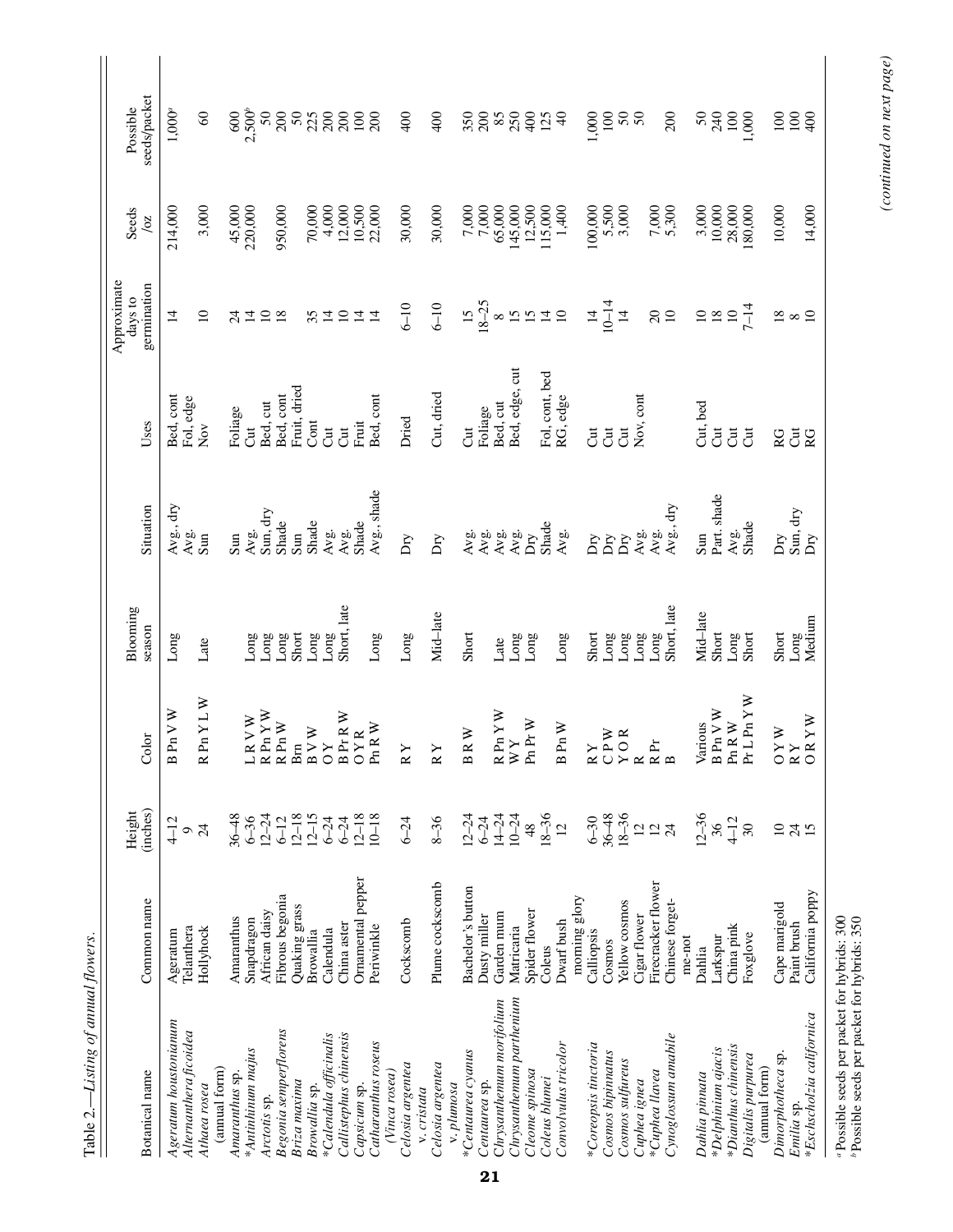| Table 2.—Listing of annual flowers (continued). |                      |                                         |                                                                                                                     |             |                             |                       |                        |                                       |                   |
|-------------------------------------------------|----------------------|-----------------------------------------|---------------------------------------------------------------------------------------------------------------------|-------------|-----------------------------|-----------------------|------------------------|---------------------------------------|-------------------|
|                                                 |                      |                                         |                                                                                                                     | Blooming    |                             |                       | Approximate<br>days to | Seeds                                 | Possible          |
| Botanical name                                  | Common name          | Height<br>(inches)                      | Color                                                                                                               | season      | Situation                   | Uses                  | germination            | $\overline{\text{O}}$                 | seeds/packet      |
| Euphorbia marginata                             | Snow on the mountain |                                         | ≽                                                                                                                   | Short, late | Avg.                        | Foliage               | $\Omega$               | $7,000$<br>15,000<br>12,000<br>42,000 | 180               |
| *Gaillardia pulchella                           | Basket flower        | $12 - 24$<br>8-15                       | $\mathbb{R}\, \mathbb{Y}$                                                                                           | Long        | $\mathop{\rm Dry}\nolimits$ | J                     | $\overline{18}$        |                                       | 450               |
| Gazania sp.                                     | Gazania              |                                         | PnO YW<br>R Pn O Y<br>R Pn W                                                                                        | Long        | Sun, dry                    | Bed, fol, cont        | $\infty$               |                                       | 350               |
| Godetia sp.                                     | Satinflower          | $12 - 24$<br>36                         |                                                                                                                     | Long        | $\sin$                      | Bed, cut              | $\frac{15}{21}$        |                                       | 630               |
| Gomphocarpus fruiticosus                        | Gomphocarpus         |                                         | $\geq$                                                                                                              | Mid-late    | Avg.                        | Fruit                 |                        |                                       | 50                |
| Gomphrena globosa                               | Globe amaranth       | $6-18$                                  | $\rm B~Pr$ W                                                                                                        | Mid-late    | Σή                          | Cut, dried            |                        | 5,800<br>25,000                       | 150               |
| *Gypsophila elegans                             | Annual baby's breath | $\frac{8}{18}$                          | $\mathbb{W}$ Pn                                                                                                     | Short       | $\mathop{\rm Dry}\nolimits$ | Cut, RG               |                        |                                       | 500               |
| Helianthus annuus                               | Sunflower            | $15 - 96$                               | $Y$ O                                                                                                               | Short, late | $\mathbf{D}\mathbf{y}$      |                       |                        | varies                                | $\frac{125}{500}$ |
| Helichrysum bracteatum                          | Strawflower          | $12 - 30$                               | ORWYPr                                                                                                              | Short, late | $\mathop{\rm{Dry}}$         | Dried                 | $\vec{a}$              | 45,000<br>55,000<br>9,000             |                   |
| Heliotropium arborescens                        | Heliotrope           | $24$ S                                  | Pr W                                                                                                                | Long        | Avg.<br>Dry                 | Fragrant              | $\overline{21}$        |                                       | 600               |
| Helioterum (Acrolinium)                         | Everlasting          |                                         | $\Pr$ W                                                                                                             | Short, late |                             | Cut, dried            | $14 - 20$              |                                       | $\infty$          |
| roseum                                          |                      |                                         |                                                                                                                     |             |                             |                       |                        |                                       |                   |
| Hunnemannia fumariaefolia                       | Santa Barbara poppy  | $\frac{15}{12-15}$                      | ≻                                                                                                                   | Short, late | Avg.<br>Shade               | J                     | $\overline{4}$         | 8,550                                 |                   |
| Hypoestes sanguinolenta                         | Polka dot plant      |                                         |                                                                                                                     |             |                             | Foliage               | $\overline{10}$        |                                       | $50\,$            |
| *Iberis umbellata                               | Annual candytuft     | $\overline{12}$                         | R W<br>ዺ                                                                                                            | Short       | Dry, shade                  | J                     | $\overline{4}$         | 10,000                                | 275               |
| Impatiens balsamina                             | Garden balsam        |                                         | Pn $\mathbb{W}$                                                                                                     | Short       | Shade                       |                       | $\overline{c}$         | 3,500                                 | $80\,$            |
| Impatiens holstil/sultana                       | Sultana; impatiens   | $8 - 24$<br>6-24                        | $\begin{array}{lcl} \text{R} \, \text{Pn} \, \text{W} \\ \text{R} \, \text{Pn} \, \text{W} \, \text{O} \end{array}$ | Long        | Shade                       | Bed                   | 15                     | 60,000                                | 75                |
| Kochia scoparia                                 | Summer cypress       |                                         |                                                                                                                     |             | Sun, dry                    | Foliage               | $\mathbf{10}$          | 45,000                                | 800               |
| Lantana sp.                                     | Lantana              |                                         |                                                                                                                     | Long        | Sum                         | Cont                  | 45                     | 1,300                                 | $50\,$            |
| Lathyrus sp.                                    | Sweet pea            | $24 - 36$<br>12-36<br>8-30              | ORY<br>RW<br>ココ                                                                                                     | Short       | Shade                       | Cut, fragrant         | $10 - 14$              | 390                                   | $30\,$            |
| Lavatera trimestris                             | Lavatera             | 36                                      | Pn $W$                                                                                                              | Long        | Avg.                        |                       | $14 - 35$              |                                       | 280               |
| Limonium sp.                                    | Statice              | $24 - 30$                               | $Pn$ W Y<br>Ξ                                                                                                       | Late        | $\rm{Dry}$                  | Cut, dried            | $\infty$               | 5,500<br>350                          | $\infty$          |
| Lobelia erinus                                  | Annual lobelia       | $6 - 12$                                | Pr R                                                                                                                | Long        | Shade                       | RG, cont, edge        | $10 - 15$              | 750,000                               | 3,000             |
| *Lobularia maritima                             | Sweet alyssum        | $\circ$                                 | B Pr I                                                                                                              | Long        | Shade                       | Fragrant              | $\mathbf{v}$           | 70,000                                | 1,200             |
| Machaeranthera sp.                              | Tahoka daisy         | $^{18}_{18}$                            | $\overline{\phantom{0}}$                                                                                            | Long        | $\sin$                      | Cut, bed              | $30\,$                 |                                       |                   |
| Martynia sp.                                    | Unicorn plant        |                                         | BYW                                                                                                                 | Long        | Avg.                        | Fruit                 | $\Omega$               |                                       | ິລ ສ ສູ           |
| Matthiola incana                                | Stocks               |                                         | BLRWY                                                                                                               | Short       |                             | J                     |                        | 19,000                                |                   |
| Mirabilis sp.                                   | Four o'clocks        | $12 - 24$<br>24                         | Multicolor                                                                                                          | Long        | Avg.<br>Avg.                | Bed                   | $\infty$               | 300                                   | $\theta$          |
|                                                 |                      |                                         |                                                                                                                     |             |                             |                       |                        |                                       |                   |
| Molucella laevis                                | Bells of Ireland     | $\stackrel{4}{\sim} \stackrel{8}{\sim}$ | $\begin{array}{c}\nR Y W \\ G \\ OR Y W\n\end{array}$                                                               | Medium      | Avg.<br>Shade               | Jut                   | $30\,$                 | 4,200                                 | 100               |
| Nemesia sp.                                     | Nemesia              |                                         |                                                                                                                     | Long        |                             | Bed                   | $\infty$               | 90,000                                | 650               |
| Nemophila insignis                              | Baby blue eyes       |                                         | $\mathbf{a} \mathbf{b}$                                                                                             | Long        | Shade                       | Bed, edge, RG         | $\overline{0}$         | 11,000                                | 300               |
| Nicandra sp.                                    | Shoo fly plant       |                                         |                                                                                                                     | Long        | Avg.                        | Fruit                 | $\overline{15}$        |                                       | 50                |
| *Nicotiana alata                                | Flowering tobacco    | $\frac{36}{15-36}$<br>15-36<br>9<br>15  | $\geq$                                                                                                              | Long        | Shade                       | Fragrant              | $\overline{10}$        | 200,000                               | 3,000             |
| Nicotiana sanderae                              | Red tobacco          |                                         |                                                                                                                     | Long        | Shade                       |                       | $\overline{10}$        | 175,000                               | 600               |
| Nierembergia hippomanica                        | Cup flower           |                                         | $R = 1$                                                                                                             | Long        | $Avg.$ , dry                | RG, cont              | $\overline{18}$        | 175,000<br>12,000                     | 600               |
| Nigella amascena                                | Love-in-a-mist       |                                         | Pn R                                                                                                                | Short       | Avg.                        | Cut, fruit            | $\overline{4}$         |                                       | 300               |
| Ocimum basilicum                                | Basil                | $\overline{15}$                         |                                                                                                                     |             | Avg.                        | Foliage               | $\Omega$               | 16,000                                | 250               |
| *Papaver nudicaule                              | Iceland poppy        | $12 - 24$                               | Pn $WY$<br>$\circ$                                                                                                  | Short       | Dry, sun                    |                       |                        |                                       |                   |
| *Papaver rhoeas                                 | Shirley poppy        |                                         | RWY<br>$\circ$                                                                                                      | Short       | Dry, sun                    |                       | $\frac{2}{12}$         |                                       | 3,000             |
| Pelargonium hortorum                            | Geranium             |                                         | Pn $W$<br>$\overline{\mathbf{z}}$                                                                                   | Long        | Sun                         | Cont, bed             | $\frac{8}{20}$         | 448,000<br>72,500<br>6,000            | $150^\circ$       |
| Pennisetum setaceum                             | Fountain grass       |                                         |                                                                                                                     |             | $\sin$                      | Background            |                        | 14,000                                | $50\,$            |
|                                                 |                      |                                         |                                                                                                                     |             |                             | fruit, dry<br>foliage |                        |                                       |                   |
|                                                 |                      |                                         |                                                                                                                     |             |                             |                       |                        |                                       |                   |

(continued on next page)

 $\epsilon$  Possible seeds per packet for hybrids:  $10$ Possible seeds per packet for hybrids: 10 *(continued on next page)*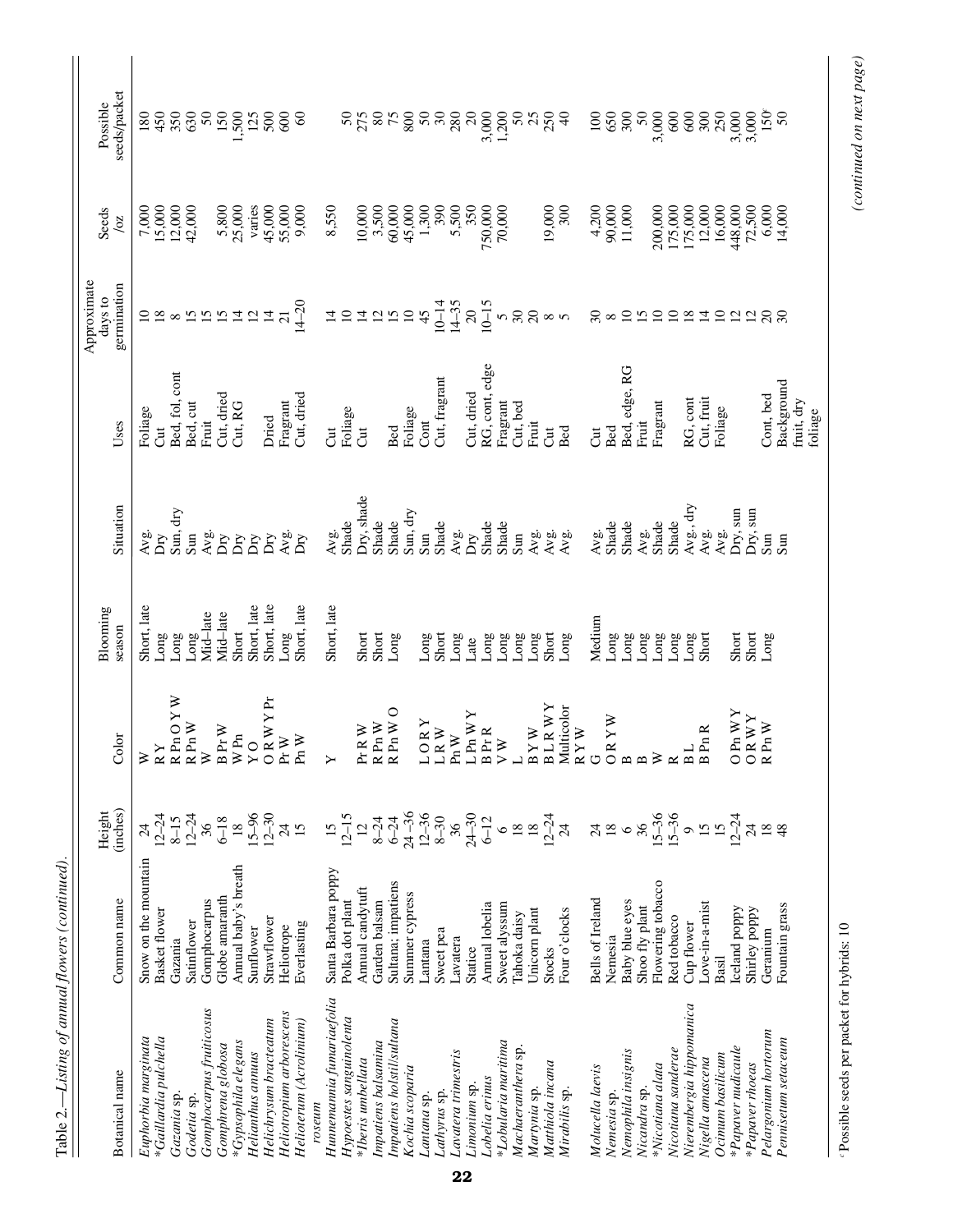| Table 2.—Listing of annual flowers (continued). |                              |                                           |                                                                                                  |                    |                                                         |                |                                       |                           |                          |
|-------------------------------------------------|------------------------------|-------------------------------------------|--------------------------------------------------------------------------------------------------|--------------------|---------------------------------------------------------|----------------|---------------------------------------|---------------------------|--------------------------|
| Botanical name                                  | Common name                  | (inches)<br>Height                        | Color                                                                                            | Blooming<br>season | Situation                                               | Uses           | Approximate<br>germination<br>days to | Seeds<br>$\overline{20}$  | seeds/packet<br>Possible |
| Perilla frutescens                              | Crinkled coleus              | $\frac{36}{10-18}$                        |                                                                                                  |                    | Sun                                                     |                | $\frac{15}{10}$                       | 2,000                     |                          |
| Petunia hybrida                                 | Petunia                      |                                           | Pr R W<br>$Pr$ RWY<br>$\mathbf{m}$                                                               | Long               | Avg.                                                    | Cont, bed      |                                       | 262,000                   | $600^d$                  |
| Phlox drummondii                                | Annual phlox<br>Magic carpet |                                           | Æ                                                                                                | Long               | Shade                                                   | J<br>RG        |                                       | 18,000<br>31,000          | 225<br>500               |
| Polygonum capitalum<br>Portulaca grandiflora    | Portulaca                    | $\infty + \infty$ 7.28                    | ORWY                                                                                             | Long               | Dry, sun<br>Avg.                                        | RG             | 281                                   | 300,000                   | 4,000                    |
| Reseda odorata                                  | Mignonette                   |                                           |                                                                                                  | Long               | Avg.                                                    | Cut, fragrant  |                                       | 30,000                    | 1,200                    |
| *Rudbeckia bicolor                              | Coneflower                   |                                           | $O$ Bm<br>$\geq$ $\geq$                                                                          | Long               | Dry                                                     |                |                                       | 85,000                    | 100                      |
| Rudbeckia "Gloriosa Daisy"                      | Gloriosa daisy               | $24 - 36$                                 | $O$ Bm<br>$\rightarrow$                                                                          | Long               | Avg.                                                    |                | 280                                   | 80,000                    | $100\,$                  |
| Salpiglossis sinuata                            | Painted tongue               | 788                                       | $\mathbf{R}\, \mathbf{Y}$<br>È                                                                   | Short              | Avg.<br>Shade                                           | J              | $\frac{14}{8}$                        | 125,000                   | 1,000                    |
| Salvia farinacea                                | Sage                         |                                           | $\Pr$ W<br>$\overline{a}$                                                                        | Long               |                                                         | Dried          |                                       | 24,000                    | 200                      |
| Salvia patens                                   | Gentian sage                 |                                           | $\begin{array}{c}\n\mathbf{B} \\ \mathbf{R}\,\mathbf{W}\,\mathbf{Pr} \\ \mathbf{Y}\n\end{array}$ | Long               | Shade                                                   |                |                                       |                           |                          |
| Salvia splendens                                | Scarlet sage                 | $10 - 24$<br>$12$                         |                                                                                                  | Long               | Avg.                                                    | Bed            | $\vec{a}$                             | 7,500<br>51,000<br>50,250 | $100\,$                  |
| Santolina sp.                                   | Santolina                    |                                           |                                                                                                  | Long               | Dry, sun                                                | Edge, fol      | $\frac{15}{10}$                       |                           | 1,500                    |
| Sanvitalia procumbens                           | Creeping zinnia              |                                           | $\blacktriangleright$                                                                            | Long               | ΔÄ                                                      | RG             |                                       |                           | 700                      |
| Scabiosa atropurpurea                           | Pincushion flower            | $6-12$<br>24-36<br>12-18<br>12-30<br>8-24 | Pn $\mathbf W$<br>È                                                                              | Long               | Avg.<br>Shade                                           | J              | $\frac{8}{15}$                        | 4,500                     | $80\,$                   |
| Schizanthus sp.                                 | Poor man's orchid            |                                           | PrLVPnW                                                                                          | Short              |                                                         | J              |                                       | 50,000                    |                          |
| Tagetes erecta                                  | African marigold             |                                           | $\overline{\mathbf{r}}$<br>$\sigma$                                                              | Mid-late           | Dry                                                     | Cut, cont, bed | $\infty$                              | 11,000                    | 100                      |
| Tagetes patula                                  | French marigold              |                                           | $\mathbb{R}\, \mathbb{Y}$<br>$\circ$                                                             | Long               | Ъrу                                                     | Cut, cont, bed | $\infty$                              | 10,000                    | 150                      |
| Tagetes tennuifolia<br>v. pumila                | Scotch marigold              |                                           | <b>Bm</b><br>$\mathbf{\Sigma}$                                                                   | Long               | Dry                                                     | J              |                                       | 9,000                     | 100                      |
| Talinum paniculatum                             | Jewels of Opar               | $18 - 24$                                 | ዲ                                                                                                | Long               | Ďту                                                     | J              | 15                                    |                           |                          |
| Tithonia sp.                                    | Mexican sunflower            | $6 - 48$                                  | $\circ$                                                                                          | Mid-late           | Dry                                                     |                | 25                                    | 4,000                     | 45                       |
| Torenia fournieri                               | Wishbone flower              | $12 - 18$                                 | $\Pr$ W                                                                                          | Long               | Shade                                                   | RG, cont       | $\overline{4}$                        | 375,000                   | 2,000                    |
| Trachymene (didiscus)                           | Blue lace flower             | $\overline{24}$                           | $_{\rm B}$ w                                                                                     | Short              | Avg.                                                    | J              | 13                                    | 10,300                    |                          |
| $c$ aerulea                                     |                              |                                           |                                                                                                  |                    |                                                         |                |                                       |                           |                          |
| Tropaeolum majus                                | Nasturtium                   | $\overline{c}$                            | <b>ORY</b>                                                                                       | Long               | Dry                                                     | RG, cont       | $\mathfrak{L}$                        | 250                       | $\pmb{\mathcal{S}}$      |
| Verbena hybrida                                 | Verbena                      | $6 - 12$                                  | <b>BPrRW</b>                                                                                     | Long               | Shade                                                   | RG, cont       | $\overline{4}$                        |                           | 140                      |
| Viola tricolor                                  | Pansy                        | $\overline{12}$                           | Various                                                                                          |                    | Shade                                                   | J              | $\overline{4}$                        | $12,500$<br>$22,000$      | 300 <sup>d</sup>         |
| v. Hortensis                                    |                              |                                           |                                                                                                  |                    |                                                         |                |                                       |                           |                          |
| Xanthisma sp.                                   | Star of Texas                | $\frac{8}{18}$                            | $\overline{\mathbf{Y}}$                                                                          | Long               | Sun                                                     |                | 25                                    |                           | 150                      |
| Zinnia angustifolia                             | Mexican zinnia               | $18 - 24$                                 | Various                                                                                          | Long               | ĎУ                                                      | Cut, bed       | $7 - 14$                              | 3,000                     | $100^d$                  |
| Zinnia elegans                                  | Zinnia                       | $4-36$<br>15-20                           | $\frac{V_{\text{arious}}}{O}$                                                                    | Long               | ΔY                                                      | Cut, bed       | $7 - 14$                              |                           | $150^d$                  |
| Zinnia linearis                                 |                              |                                           |                                                                                                  | Long               | Dту                                                     | Cut, bed       | $\begin{array}{c} 1 \end{array}$      | 4,000                     |                          |
| Vines                                           |                              |                                           |                                                                                                  |                    |                                                         |                |                                       |                           |                          |
| Calonyction aculeatum                           | Moonflower vine              |                                           | $\geq$                                                                                           | Short              |                                                         | Screen         | $50 - 60$                             | 120                       |                          |
| Cobaea scandens                                 | Cathedral bells              |                                           | È,                                                                                               | Medium             |                                                         | Screen         | $\overline{21}$                       | 400                       | 25                       |
| Dolichos lablab                                 | Hyacinth bean                |                                           | Pr W                                                                                             | Medium             | $Ax$ gia de<br>$Ax$ ande<br>$Ax$<br>$Ax$<br>$Ax$<br>$B$ | Screen         | $\Xi$                                 | 115                       |                          |
| Ipomoea sp.                                     | Morning glory                |                                           | <b>BPrR</b>                                                                                      | Long               |                                                         | Screen         | $\overline{c}$                        | 700                       | $\overline{a}$           |
| Lathyrus odoratus                               | Sweet pea                    |                                           | $\tt L R W$                                                                                      | Short              | Shade                                                   | Cut, fragrant  | $10 - 14$                             | 390                       |                          |
| Phaseolus coccineus                             | Scarlet runner bean          |                                           | $\approx$ $\overline{\circ}$                                                                     | Long               | Avg.                                                    | Fruit          |                                       |                           | 288                      |
| Tropaeolum majus                                | Nasturtium                   |                                           | R Y                                                                                              | Long               | $\bar{D}ry$                                             |                | 13                                    | 250                       |                          |
| Vinca major                                     | (vining)                     |                                           |                                                                                                  |                    | Avg.                                                    | Fol, cont      |                                       | 22,000                    |                          |
|                                                 |                              |                                           |                                                                                                  |                    |                                                         |                |                                       |                           |                          |

 $\emph{^a}$  Possible seeds per packet for hybrids: 50 Possible seeds per packet for hybrids: 50